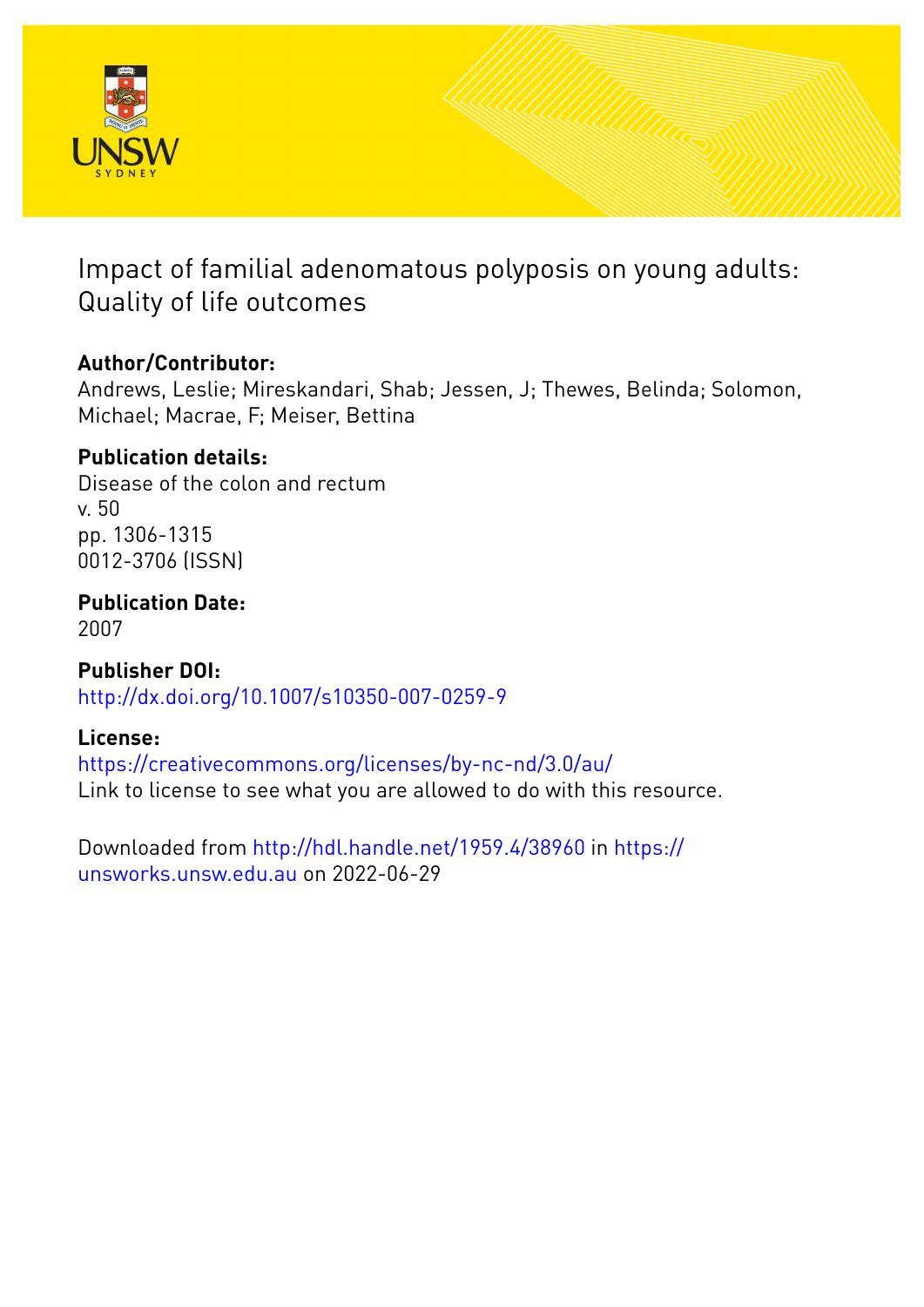# **Impact of familial adenomatous polyposis (FAP) on young adults:**

## **Quality of life outcomes**

Andrews  $L<sub>1</sub><sup>1</sup>$  Mireskandari S<sub>1</sub><sup>2,3</sup> Jessen J<sub>1</sub><sup>4</sup> Thewes B<sub>1</sub><sup>2</sup> Solomon M,<sup>5</sup> Macrae F,<sup>6</sup> Meiser  $B^{2,7}$ 

<sup>1</sup> Hereditary Cancer Clinic, Prince of Wales Hospital, Sydney, Australia

2 Psychosocial Research Group, Prince of Wales Hospital, Sydney, Australia

<sup>3</sup> Prince of Wales Clinical School, University of New South Wales, Sydney, Australia

4 School of Biomedical Science, Faculty of Medicine, University of Newcastle, Newcastle, Australia

5 Discipline of Surgery, University of Sydney, Sydney, Australia

<sup>6</sup> Department of Colorectal Medicine and Genetics, The Royal Melbourne Hospital, Australia

<sup>7</sup> School of Psychiatry, University of New South Wales, Sydney, Australia

Correspondence to: Dr Lesley Andrews, Hereditary Cancer Clinic, Prince of Wales Hospital, Randwick, NSW 2031, Australia, Tel 0061-2-9382-2551, Fax 0061-2-9382-2588, e-mail: lesley.andrews@sesiahs.health.nsw.gov.au

Running title: Quality of life in young adults with FAP

Key words: familial adenomatous polyposis, quality of life, impact of prophylactic surgery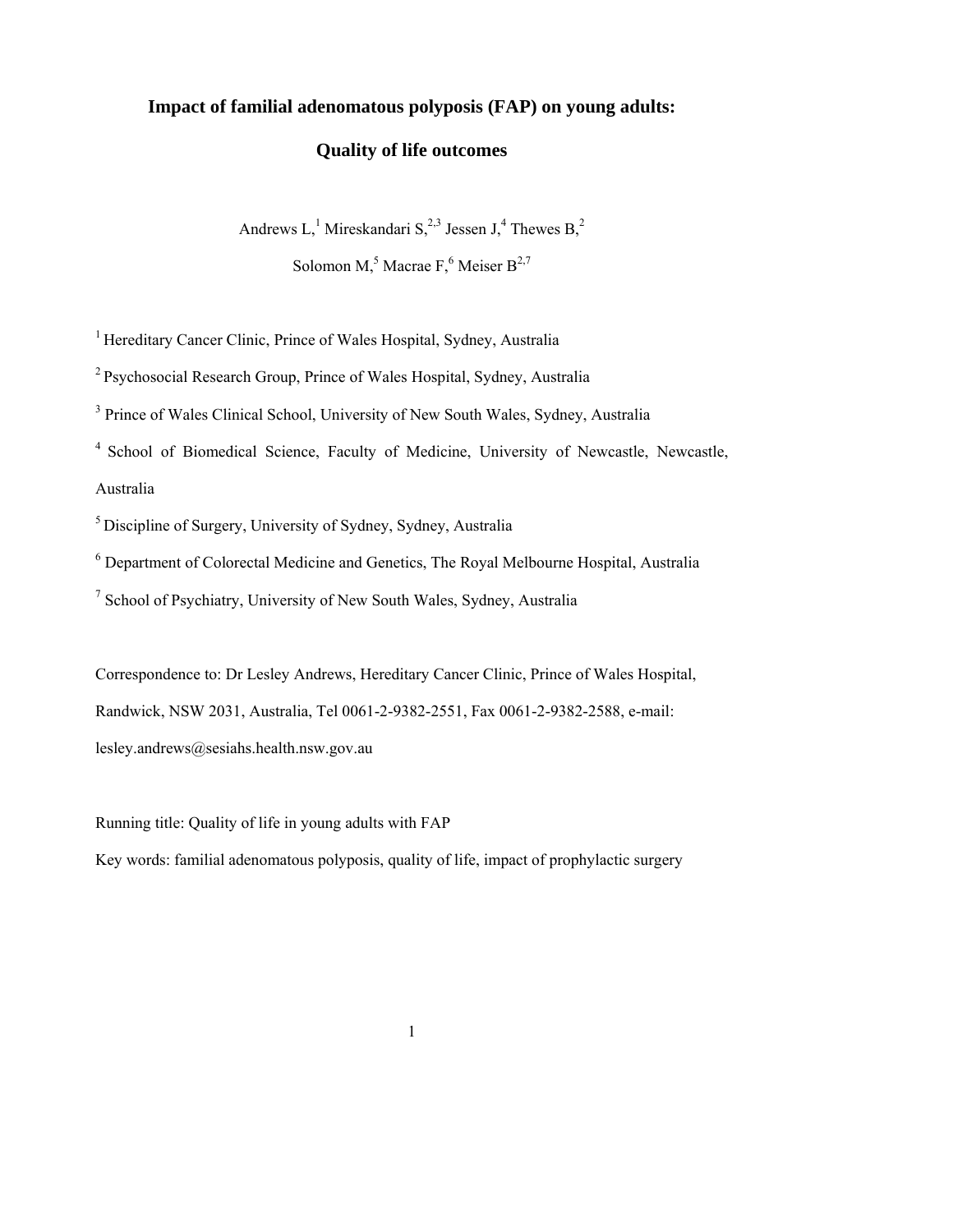### ABSTRACT

PURPOSE: This study utilized a novel questionnaire to assess quality of life and psychological adjustment amongst young adults aged 18 to 35 years old with a diagnosis of, or at risk of developing Familial Adenomatous Polyposis (FAP). METHODS: Eighty-eight participants (25 males, 63 females) were recruited through four Australian Hereditary Bowel Cancer Registries. RESULTS: The average age of participants was 28 years and the average age of these participants at the time of their last genetic consultation was 23 years. Seventy-one participants (81%) had clinical FAP, of whom 57 had undergone either an ileorectal anastamosis (IRA) or formation of an ileal pouch with anal anastamosis (IPAA) to prevent colorectal cancer. The IPAA group had significantly more adverse outcomes for physical functioning, body image, sexual impact and negative affect compared to the no-surgery group; and significantly more negative outcomes for physical functioning and negative affect compared to the IRA group. Amongst the total sample, a small proportion (11.4%) had avoidance scores indicative of a significant stress response, and being single was associated with higher levels of avoidance responses about FAP (z=-3.19, *p*=0.001). CONCLUSIONS: FAP may have a negative impact across a broad range of life domains. Being single is an important risk factor for adverse psychological outcomes. Timing of surgery and choice of surgery may minimize the negative impact on physical and psychological functioning. Psychological interventions may be required for a small proportion of those affected by FAP, and ongoing access to genetic services may help to identify and address the needs of this group.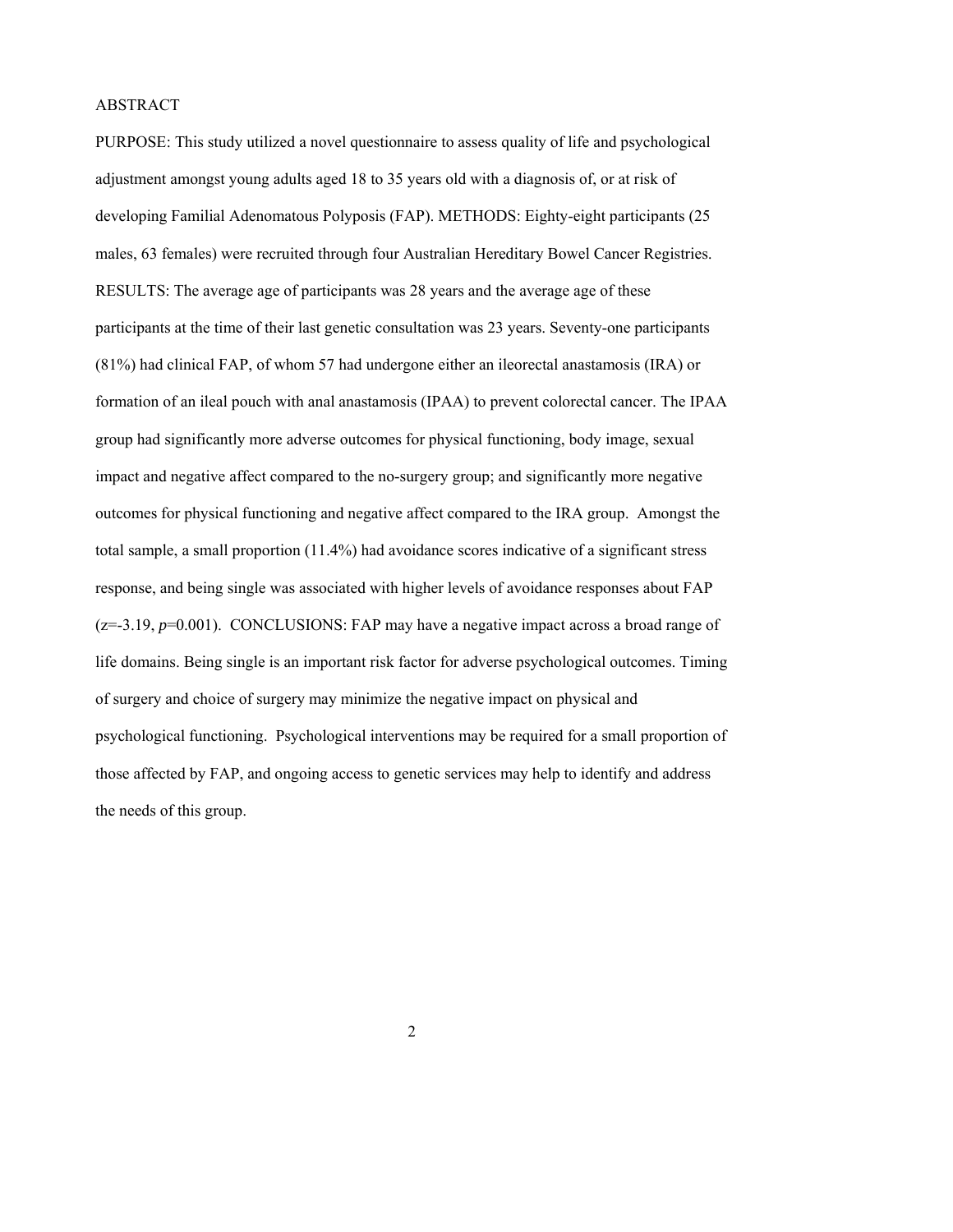### **BACKGROUND**

Familial Adenomatous Polyposis (FAP) is a hereditary cancer syndrome with the onset of multiple adenomatous polyps in the colon typically occurring in adolescence. Children in families with an identified APC gene mutation are offered predictive testing at around the age of puberty. For those identified with a mutation, or those at 1 in 2 risk in a family where the mutation has not been identified, regular colonic surveillance with sigmoidoscopy or colonoscopy is recommended from around the same age. Prophylactic colectomy with either an ileorectal anastamosis (IRA) or formation of an ileal pouch with anal anastamosis (IPAA) is performed to prevent colorectal cancer, typically by the middle of the third decade. A temporary ileostomy may be required postoperatively. Rarely, this may be permanent.

Patients with an IRA have an average of 3-4 bowel movements per day, and 72-98% are continent, during the day.<sup>1</sup> Those with an ileal pouch have an average of 4-5 bowel movements daily, and 60-98% are continent during the day.<sup>1</sup> While these figures may be acceptable outcomes from the surgical perspective, little is known about their impact on adolescents and young adults who are at a critical stage of maturation and development, particularly with regard to sexual identity. Several studies have compared the functional impact of IRA to that of IPAA amongst young adults with FAP (see Soravia<sup>1</sup> for a summary of findings). Those studies that assessed quality of life essentially found that quality of life and/or patient satisfaction were similar for the two procedures; however in these studies quality of life was measured using generic, one-item measures of quality of life with unknown psychometric properties.<sup>1-3</sup> Two other studies compared the impact on quality of life of IRA to that of IPAA amongst patients with FAP unselected for age and found no differences between groups, using generic rather than diseasespecific quality of life measures.<sup>4</sup>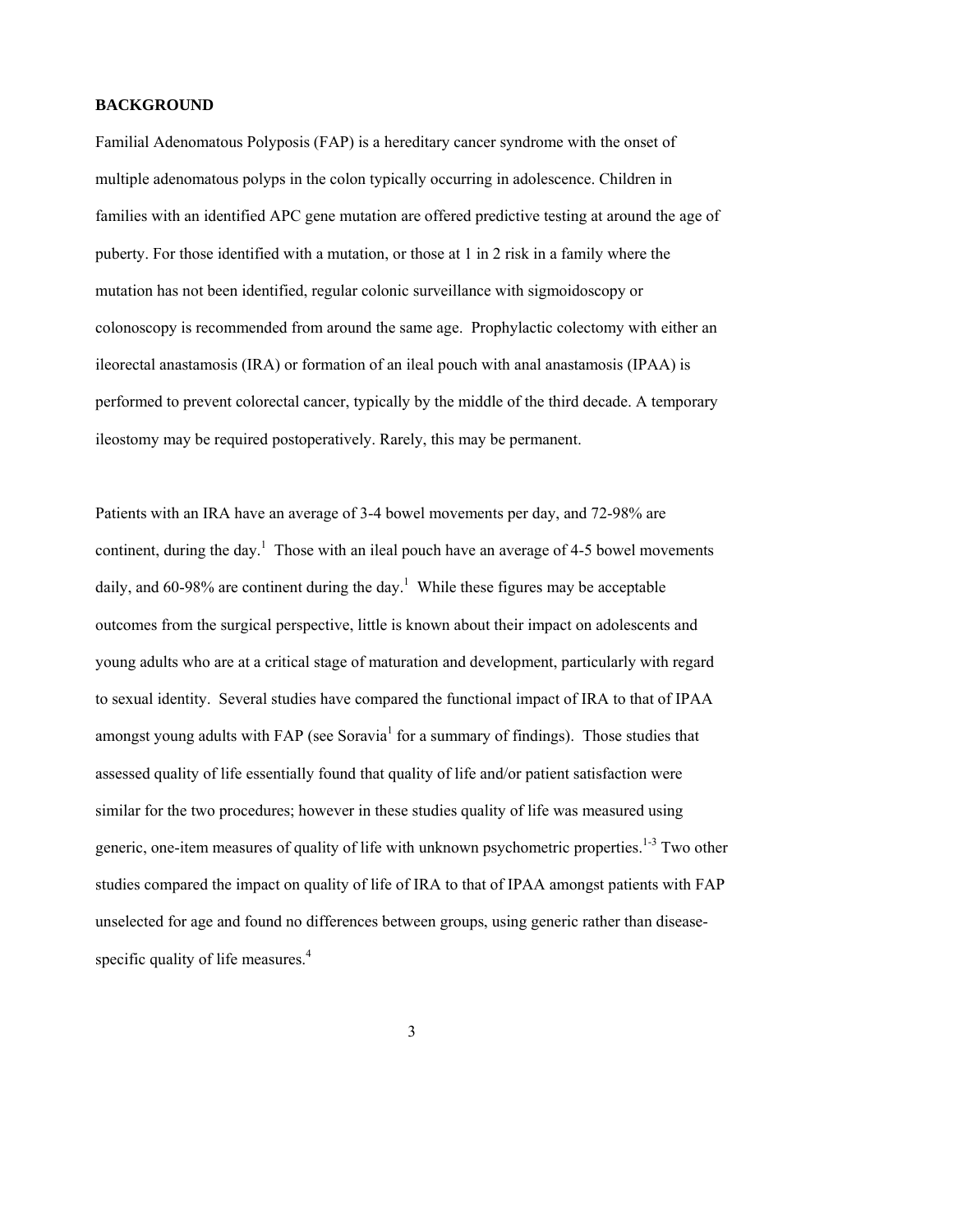#### **Attitudes and psychosocial adjustment to FAP**

There are only limited studies on attitudes and psychosocial adjustment to FAP,<sup>5</sup> and psychosocial impact of cancer in young adults.<sup>6-8</sup> A study by Miller et al.<sup>5</sup> compared psychosocial adjustment of young adults to that of older adults who had FAP and had undergone bowel surgery. Overall scores of affect and well-being were lower than those reported by healthy community samples in normative studies.<sup>3</sup> Younger participants (aged 40 years or less) were significantly more likely to report negative affect scores, compromised attractiveness as a result of surgery, and anger at their diagnosis compared to older participants.<sup>5</sup> This study did not explore needs for support or information, but interestingly found that those with more accurate knowledge of their condition experienced significantly lower fear about future health, were significantly more likely to have positive affect scores and were happier about their health. These findings suggest that education about FAP is associated with positive impact on psychosocial outcomes.

While this study provided some important insights into the experience of people with FAP, several shortcomings need to be acknowledged. The results of this study were largely descriptive and it included adults of all ages, with limited exploration of the needs of younger participants. Furthermore, as the study was conducted almost 20 years ago, much has changed in regards to the surgical treatment and clinical management of FAP, especially since the advent of genetic testing for individuals who are at risk. Although the study aimed to explore the impact of FAP on emotional status and well-being, psychological questionnaires with better psychometric properties than those used in this study are now available.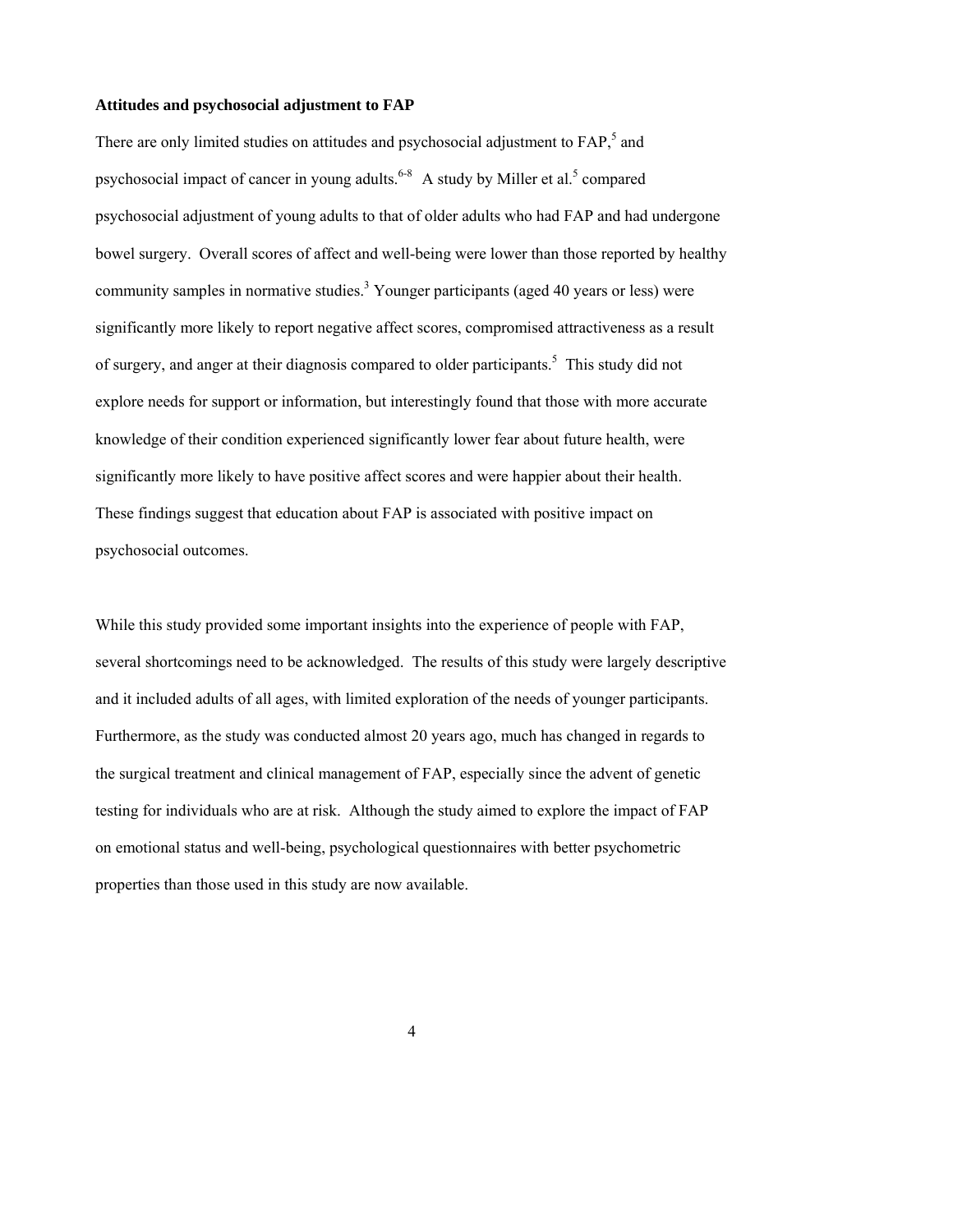#### **Psychosocial Impact of Cancer on Young Adults**

It is well documented that younger people have a significantly higher risk of poor psychological adaptation to chronic illnesses,  $6$  cancers,  $7$  and hereditary cancer.<sup>5,8</sup> Poor psychological adaptation of younger people, compared with older adults, may be a result of limited experience in developing coping skills to deal with adversity, a societal expectation that illness and disability are associated with advancing age, or the developmental stressors associated with adolescence and young adulthood. Freeman has identified five developmental issues that confront the adolescent including: the need to develop a sense of identity, the need to differentiate themselves from parents and other authority figures, the need to develop satisfying peer relationships, courtship and the need to develop sexual relationships, and career planning.<sup>9</sup> A diagnosis of FAP, the need for regular bowel screening, and surgical procedures during adolescence have the potential to interfere with these developmental tasks, yet to date this relationship has not been systematically studied. The nature and treatment of FAP also brings with it many challenges to body image and self-esteem, at a time when young people are developing a sense of self and may already be experiencing a precarious sense of self-esteem and body image.

The limited literature available suggests that further research is required to determine more specific impacts of FAP surgery on various life domains. Such data is important in optimizing pre-surgical and genetic counseling, with regard to both timing and content with a view to improving emotional adjustment. The current study aims to assess the impact of being diagnosed with FAP or being at 1 in 2 risk, on a number of life domains, and explore the impact of different surgical procedures and sociodemographic variables on psychological adjustment.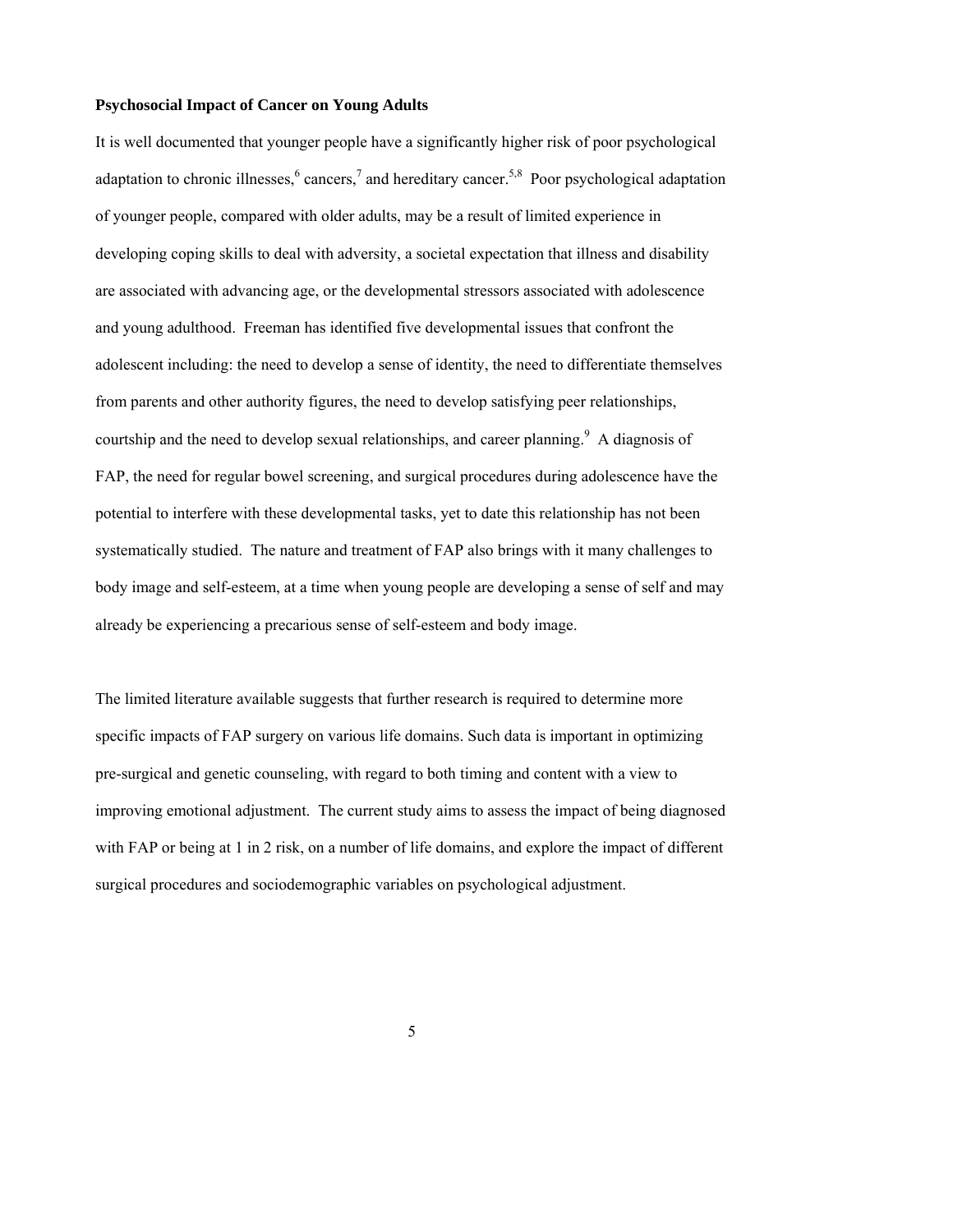### **MATERIALS AND METHODS**

This study was undertaken as part of a larger study, in which attitudes to genetic testing, support and information needs and experiences of discrimination were also assessed.<sup>10</sup> Eligible participants were individuals aged between 18–35 years with either a clinical or a genetic diagnosis of FAP, or at 1 in 2 risk of developing FAP based on family history. Participants were identified through four Australian Hereditary Bowel Cancer Registries.

Potentially eligible individuals were initially contacted by a letter from their registry, inviting them to participate in the study. Individuals were asked to return an enclosed preference card to indicate their interest in participation. The research team telephoned individuals who agreed to be included in the study, to ensure their eligibility and confirm mailing details. Packages including a questionnaire, consent form and a reply-paid envelope were then mailed out to these participants. Reminder calls were made and replacement questionnaires were mailed as necessary. To assess test-retest reliability of the disease–specific novel quality of life measures, a second questionnaire was mailed two weeks after the first questionnaire to all those participants who had completed the first questionnaire.

#### **Measures**

A questionnaire was purposively designed, based on the review of relevant literature and also a previous qualitative study involving in-depth interviews with young adults with or at risk for FAP, the results of which will be reported separately. The following measures were administered: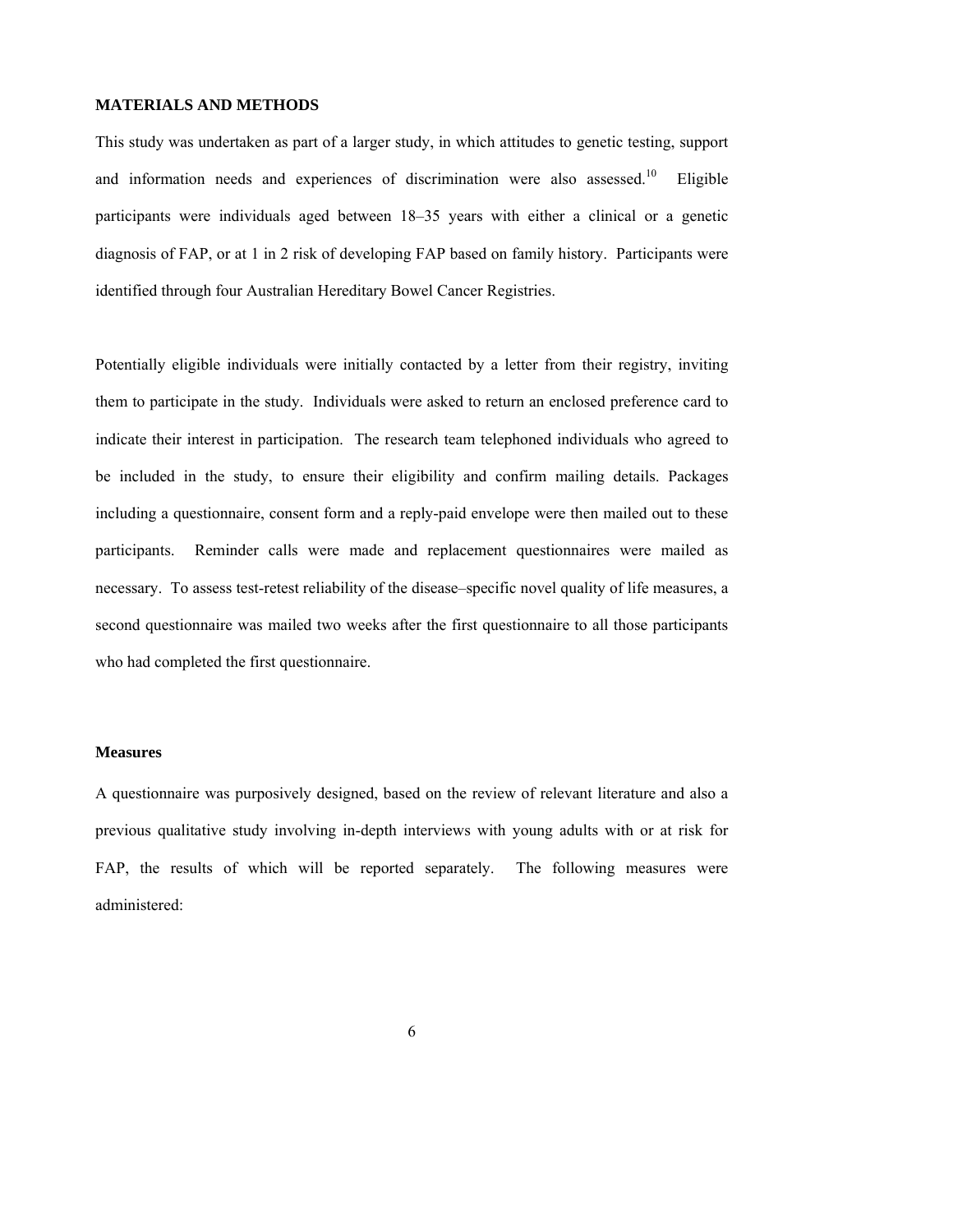*Demographic characteristics.* Information regarding age, sex, marital status, and education level were collected. In addition, individuals were asked whether they had children presently and if they planned to have children (or more children) in the future.

*Medical/family history.* Details of FAP diagnosis, genetic counseling, genetic testing and genetic testing results were collected. In addition, FAP family history details were collected, which included the first person in the family diagnosed with FAP, family genetic testing results, as well as deaths from bowel cancer in the family. Data on screening type and frequency as well as any information on FAP-related surgery was also collected.

*Quality of life measure.* The Quality of Life measure consists of six subscales: (i) Surgery-related impact (7 items); (ii) Body image (3 items); (iii) Sexual impact (4 items, 2 which are unique to females and/or males); (iv) Negative affect (3 items); and (v) the Physical functioning (10 items) and (vi) Role-emotional subscales (3 items). Scales (i) to (v) were purposively designed for this study and subjected to an analysis of internal and test-retest reliability to ascertain their psychometric properties. With the exception of the Sexual Impact subscale, all subscales were found to have excellent internal consistency and test-retest reliability with the following Cronbach's alpha levels and test-retest correlations: (i) Surgery-related impact ( $α = 0.74$ , *r*=0.60); (ii) Body image ( $α = 0.80$ , *r*=0.72); and (iv) Negative affect ( $α = 0.76$ , *r*=0.75). With regard to the Sexual Impact subscale, test-retest correlation for the female and the male versions were  $r=0.86$  and  $r=0.64$  respectively. Cronbach's  $\alpha$  amongst the female version of the scale was excellent ( $\alpha = 0.74$ ), while Cronbach's  $\alpha$  amongst males was poor ( $\alpha = 0.22$ ). There was no variance amongst responses, with all male participants reporting that FAP had not at all affected erection and/or ejaculation; it is a feature of correlations in general that if the range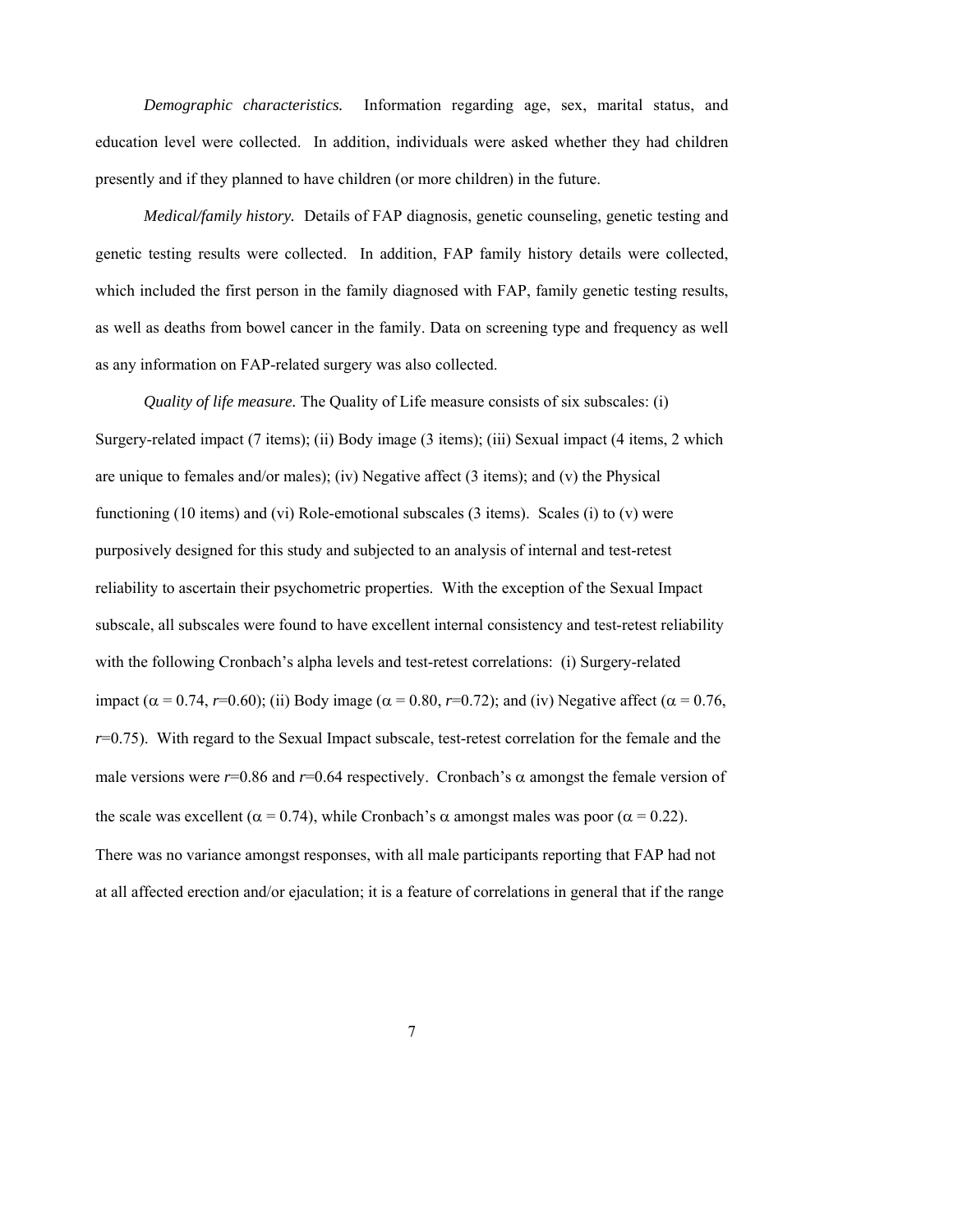of the variables is limited, correlations tend to be low. Subscales (v) and (vi) were taken from the MOS 36-item Short-Form Health Survey  $(SF-36)$ .<sup>11</sup>

*Intrusive and avoidance responses about FAP.* The Impact of Event Scale (IES) <sup>12</sup> was used to measure (i) intrusive and (ii) avoidance responses about FAP, that is (i) involuntary thoughts, troubled dreams, strong waves of feelings and (ii) denial of the meanings of the event, blunted sensation, behavioral inhibition, respectively. This 15-item scale is a validated measure of responses in relation to a specific stressor (in this case concern about either having been diagnosed with or being at risk of developing FAP).

*Life Impact*. Seven five-point Likert-scales items (ranging from 'Very positively' to 'Very negatively') were specifically designed for this study to assess the overall impact of a diagnosis or being at risk of FAP on education, employment, friendships and social activities, relationships with family members, intimate relationships, attitudes towards long-term relationships or marriage, and attitudes towards having children. The scale was found to have good internal consistency with a Cronbach's alpha level of ( $\alpha$  = 0.65) and excellent test-retest reliability ( $\alpha = 0.79$ ).

#### **Statistical analysis**

Data was analyzed using SPSS 12.0 (Statistical Program for the Social Sciences). Descriptive statistics were used to describe the sample in terms of sociodemographic, clinical and psychological characteristics. For the newly developed Quality of Life and Life Impact of FAP scales, test-retest correlations and Cronbach's alpha were calculated. For the Quality of Life subscales, scores were summed within scales and re-scaled from 0 to 100, so that a high scale score represents a higher response level and/or less symptoms. Bivariate tests were carried out to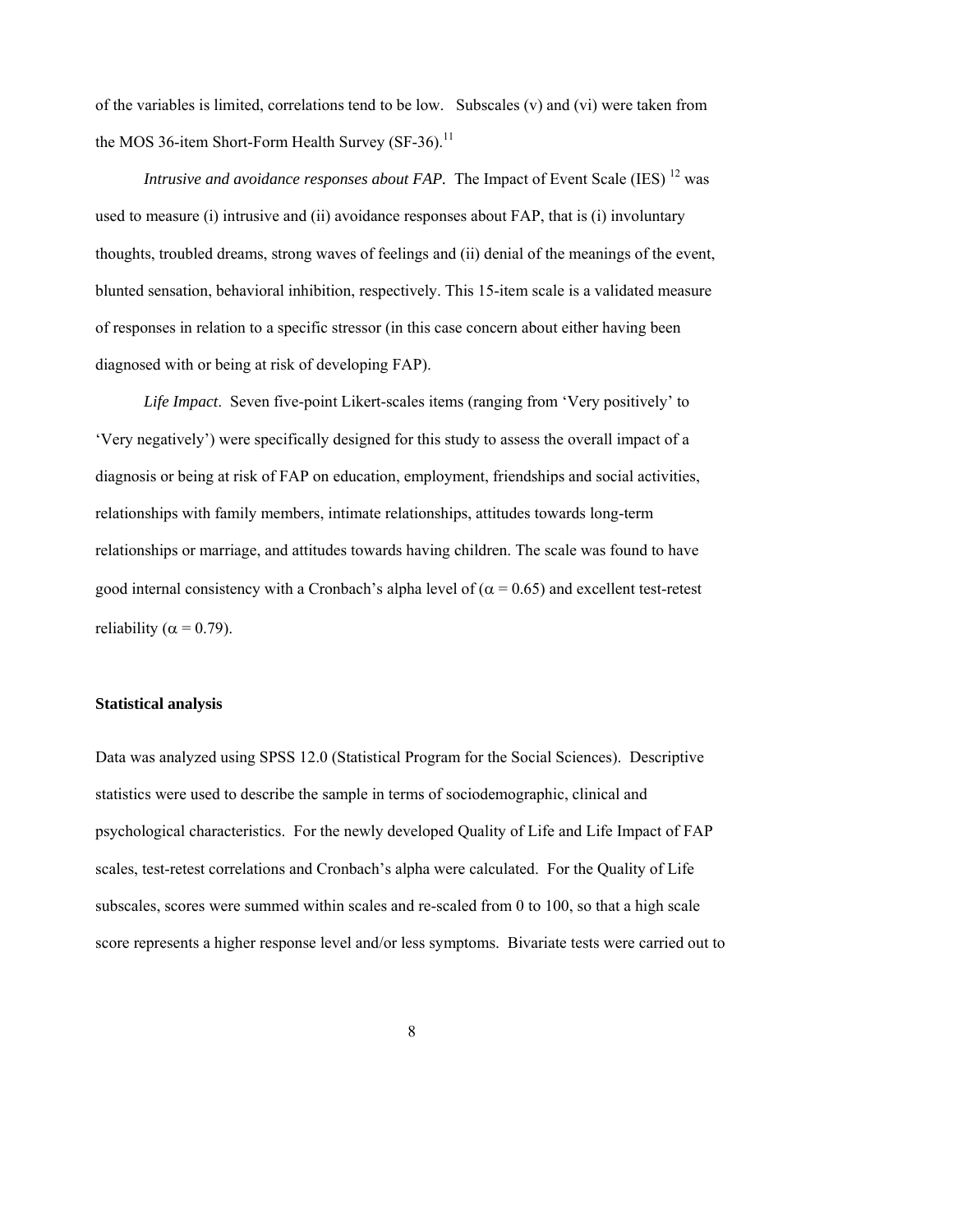assess associations between age, sex, and surgery and marital status, on the one hand, and intrusive and avoidance responses about FAP, Quality of Life and Life Impact of FAP, on the other. Due to the skewed distribution of the continuous quality of life and psychological outcome variables, non-parametric Mann Whitney *U* tests were used for the predictor variables age, sex and marital status. Kruskal Wallis tests were performed to compare the three surgery groups (IRA, IPAA and no-surgery), followed by Mann Whitney *U* tests for significant Kruskal Wallis tests.

#### **RESULTS**

#### **Sociodemographic and medical characteristics**

Of 265 registrants sent invitations to participate, 108 were lost to contact and 11 were found to be ineligible. Of the remaining 146 registrants successfully contacted, 116 consented to be contacted and, of those, 88 returned completed questionnaires, resulting in an overall participation rate of 60.3%. Sixty-one participants also returned the second questionnaire.

Table 1 provides a summary of the sociodemographic and medical characteristics of participants. Twenty-five participants were male (28.4%) and 63 (71.6%) were female. Twenty-eight participants (32.9%) were single, and 57 (67.1%) married or in a *de facto* relationship. The average age of participants was 27.6 years (SD=4.9, range=18-35 years). Seventy-one participants (80.7%, 22 males and 49 females) were clinically affected by FAP and 17 (19.3%, 3 males and 14 females) were clinically unaffected by FAP. Of the 71 participants clinically affected by FAP, only 14 (15.9%) had not undergone surgery. Thirty-three participants had had a total colectomy and IRA, and 22 a restorative proctocolectomy with IPAA. Fifty-four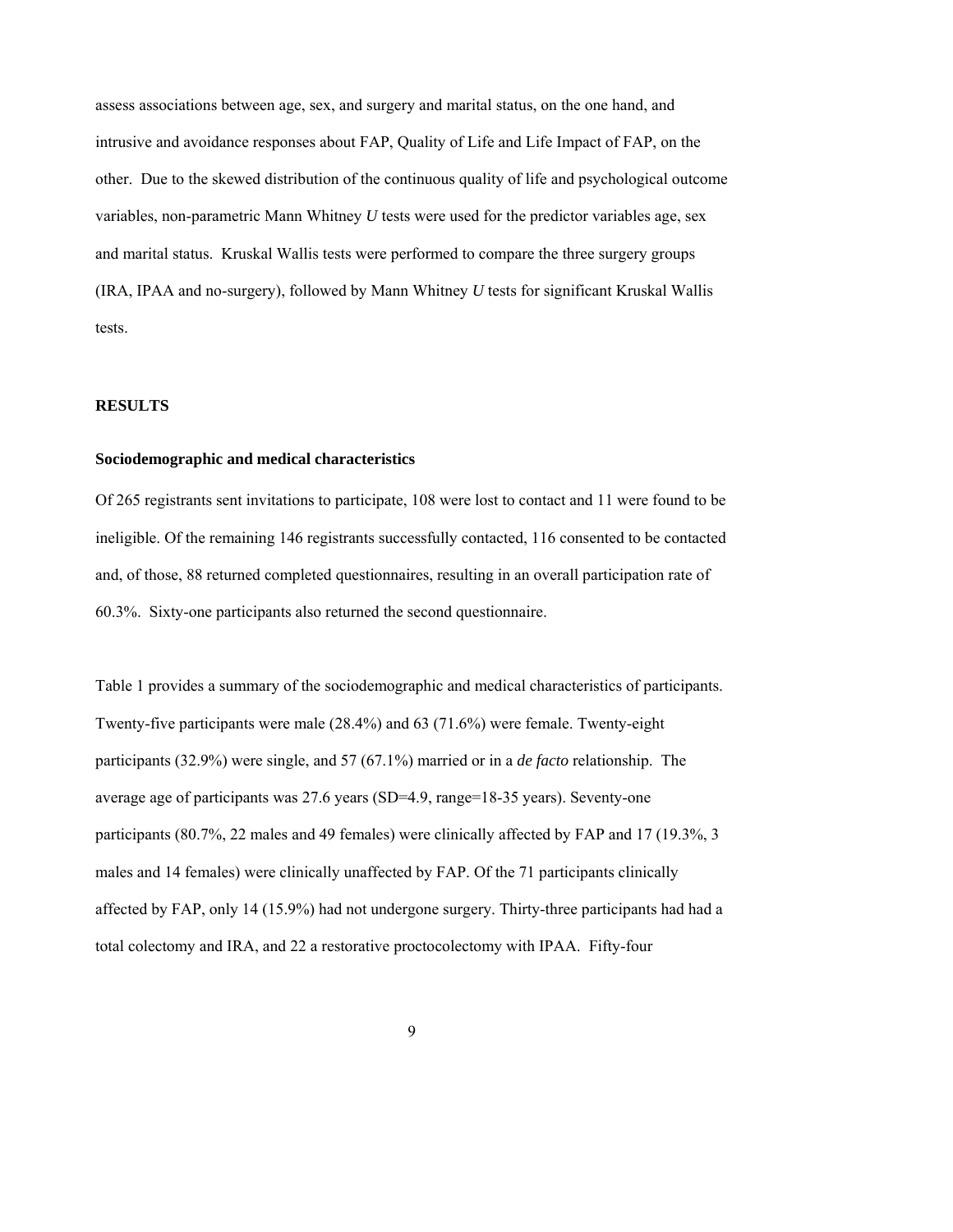participants (63.5%) had consulted with a genetic counselor or clinical geneticist regarding FAP. The average age at the last genetic consultation was 22.6 years (SD=6.4, range=8-34 years).

[Insert Table 1 about here]

#### **Physical impact of surgery**

Table 2 demonstrates the number and percentages of participants reporting at least some degree of negative impact on physical functioning separately for those who underwent IRA and IPAA. It shows that 72.7% of participants who had undergone IRA reported frequent bowel movements within the past 4 weeks, compared to 100.0% of those who had undergone IPAA.

#### **Body image and sexual functioning**

Table 2 also shows the number of participants reporting at least some degree of negative impact on several aspects of body image and sexual functioning. FAP or its treatment had a negative impact on perceived physical attractiveness in one quarter (25.0%) of all participants, in 20.2% on their feelings of femininity or masculinity, in 26.2% on their sexual desire, in 23.8% on sexual enjoyment, and 51.2% were dissatisfied with their body. While men did not report any limitations in regards to achieving and maintaining an erection or ejaculation, 30.0% of women did report experiencing pain during intercourse and 14.3% reported difficulty to orgasm.

[Insert Table 2 about here]

#### **Psychological Adjustment**

Scores greater than 20 on each of the IES subscales are indicative of a significant stress response in relation to having FAP or being at risk of developing FAP. Accordingly, 4.5% and 11.4% of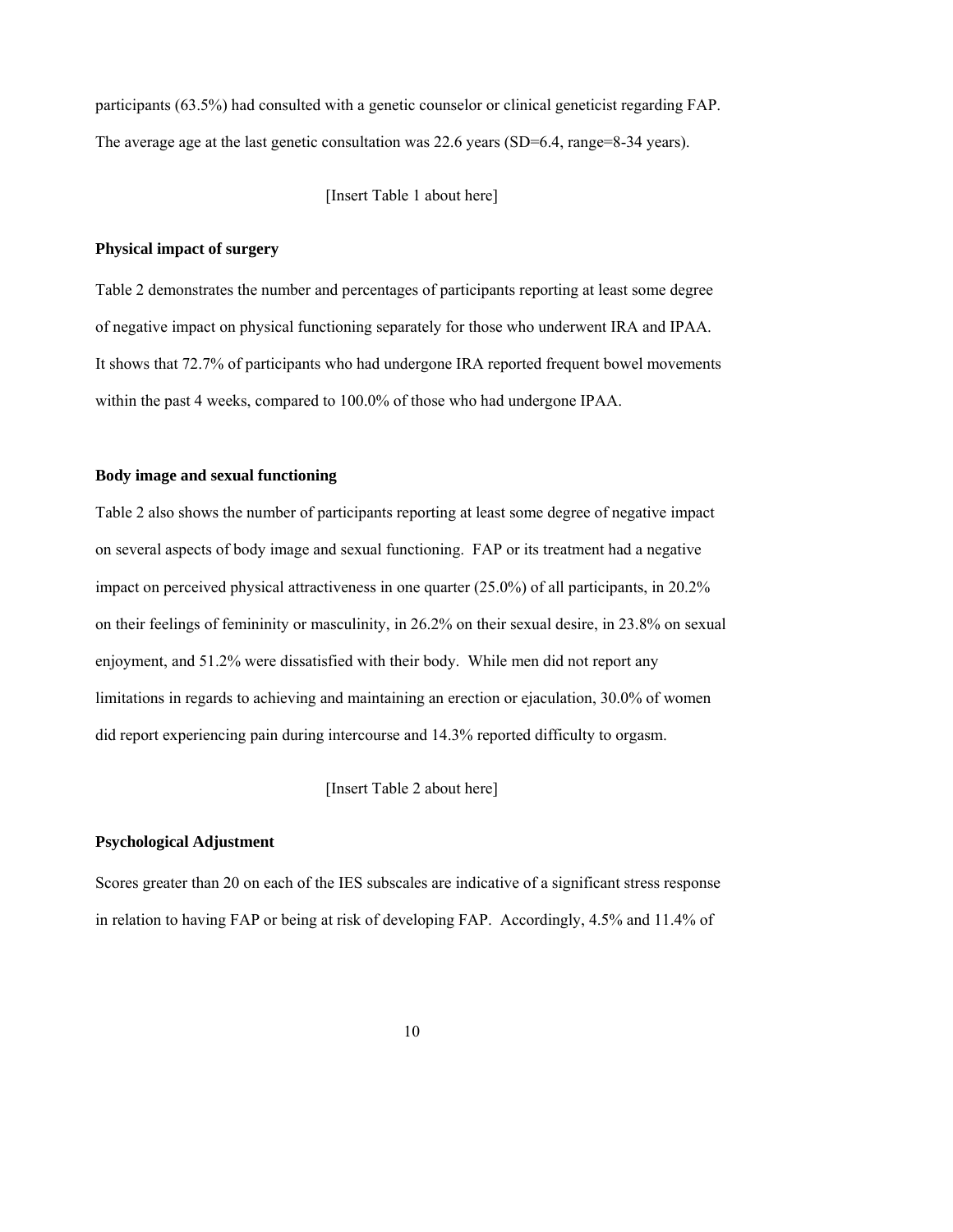participants had scores on the intrusion and avoidance subscales of the IES respectively indicative of a significant stress response.

#### **Life impact of FAP**

Ten percent (10.3%) reported that FAP had affected their education either 'somewhat' or 'very' negatively; 18.2% their friendships and social activities; 10.3% their relationships with other family members; 18.1% their intimate relationships and 10.6% their attitudes towards long-term relationships or marriage. Twenty-six percent (25.9%) of participants reported being less or not at all willing to have children as a result of their being at risk of developing or being diagnosed with FAP.

#### **Comparisons of quality of life and psychosocial outcomes**

Bivariate analyses explored associations between dependent variables (quality of life, life impact and psychological outcomes), on the one hand, and each of the potential predictors and confounding variables (surgery status, age, sex and marital status), on the other. With regard to age and sex, no statistically significant associations were found with any of the outcome variables, except that men showed a greater surgery-related impact than women ( $z = -2.68$ ,  $p$ )  $=0.007$ ).

Table 3 presents a summary of the results of statistical tests comparing intrusion and avoidance responses about FAP, Quality of Life and Life Impact of FAP outcomes scores by surgery group. Kruskal Wallis tests showed significant surgery group differences for Physical functioning ( $\chi^2$ =9.2, *p*=0.010); Body image ( $\chi^2$ =23.2, *p*<0.001); Sexual impact ( $\chi^2$ =11.2, *p*=0.004) and Negative affect  $(\chi^2=6.6, p=0.037)$ . With regard to Body image, Sexual impact and Negative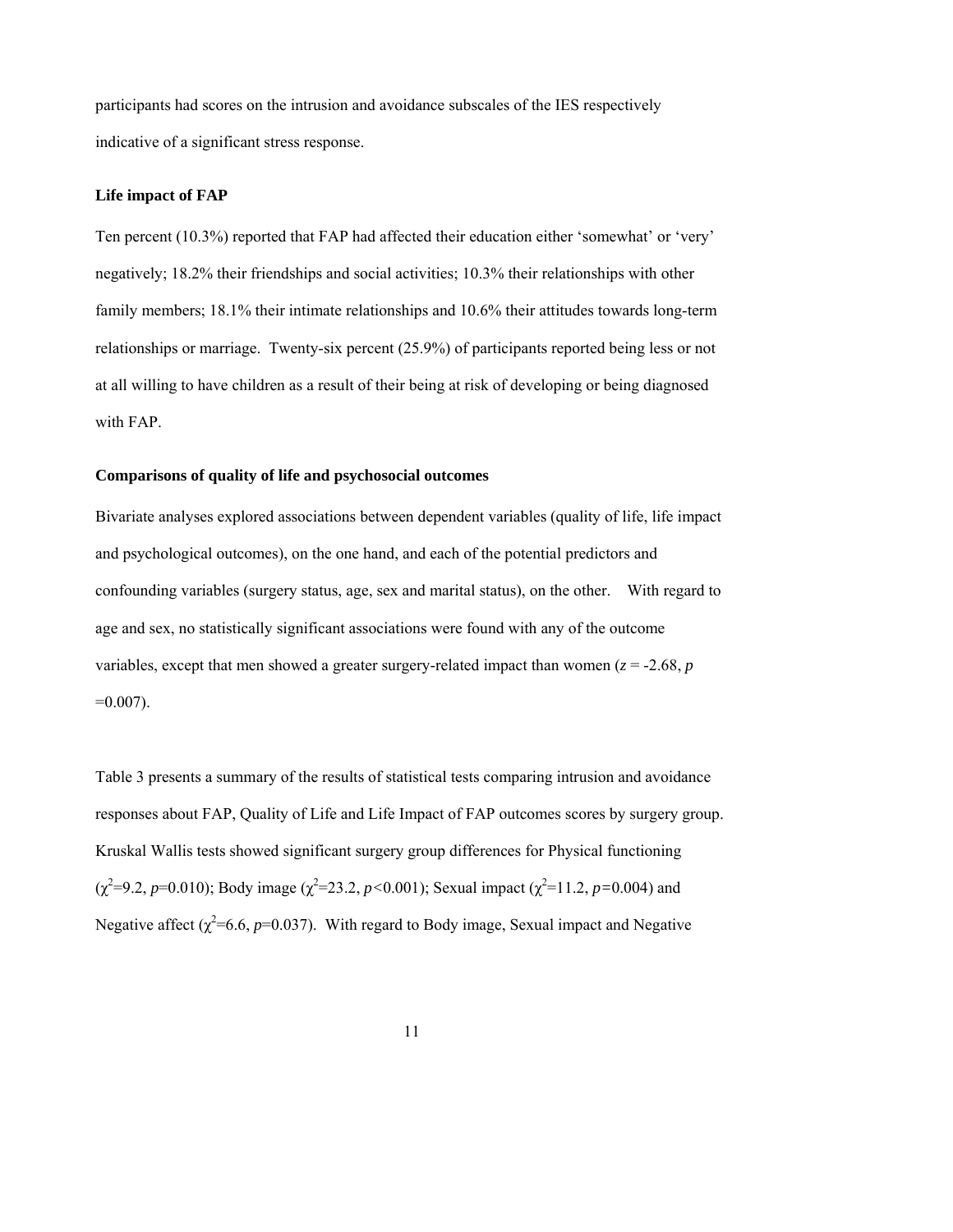affect, Table 3 shows that functioning is highest for the no-surgery group, followed by the IRA group, with functioning being lowest for the IPAA group. No significant differences were observed for comparisons between the IRA group and the no-surgery group. Mann Whitney *U* tests show significant differences between the IPAA group compared to the no-surgery group for all four outcome variables; and significant differences between the IPAA group compared to the IRA group for Physical functioning and Negative affect.

[Insert Table 3 about here]

Table 4 shows the results of bivariate analyses between marital status and all outcome variables. Significant differences were found for marital status and avoidance responses about FAP (*z* =- 3.18, *p*=0.001), with participants who were single showing significantly higher levels of FAP avoidance responses.

[Insert Table 4 about here]

#### **DISCUSSION**

This study used a novel, FAP-specific quality of life measure and consequently was not designed to provide quality of life data compared to general population norms. It should be noted though that the mean scores on the Physical functioning and Role-emotional functioning subscales are very similar to those found amongst the general Australian population, $13$  indicating that these aspects of quality of life as measured by a generic measure do not appear to be compromised. However, findings using the measures of FAP-specific quality of life demonstrate the extensive domains of psychosocial functioning that may be adversely affected by FAP. The unique aspect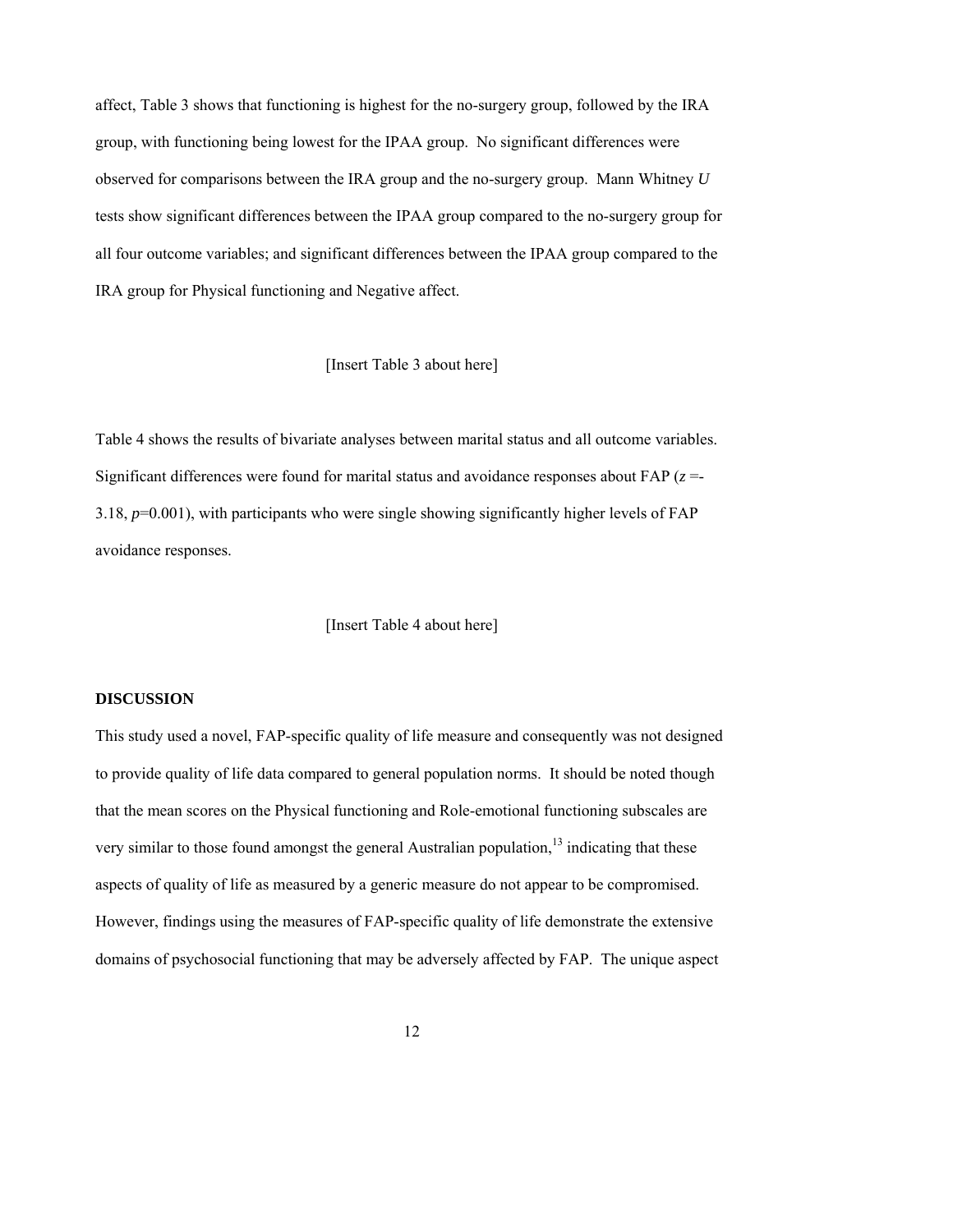of this study has been the combination of multiple items to develop an FAP-specific questionnaire relating to six domains – education, social functioning, family relationships, intimate relationships, long-term relationships and childbearing, combined to provide overall impact scores. Such a tool will be useful for future studies for comparison of FAP-related interventions and treatment. This study provided preliminary data on the reliability of the FAPspecific questionnaire, however further validation work involving a larger sample would be warranted in any future studies using this instrument.

Diagnosis and surgery for FAP typically occur in late adolescence or early adulthood at a time when sexuality and sexual relationships are being established. In this study of young adults, those who had undergone an IPAA had more adverse physical functioning, body image, sexual impact and negative affect compared to the no-surgery group; and lower physical functioning and negative affect compared to those who had an IRA. This has important implications for the timing and choice of surgery. The finding that being single is associated with higher levels of distress is also relevant to the timing of elective surgery. This study provides some evidence for considering IRA as a first procedure in young adults, with a second procedure to remove the rectum being deferred until later ages when the impact may be less, particularly if the patient is not in a long-term relationship.

Our findings demonstrate differences in the impact on quality of life of IRA versus IPAA and are in contrast to results from previous studies that have used generic quality of life measures.<sup>1-4</sup> We used a disease-specific measure, which may be potentially more sensitive. Our findings require replication in samples with different patient characteristics and further investigation to determine the basis of the lower functioning and potential for improvement.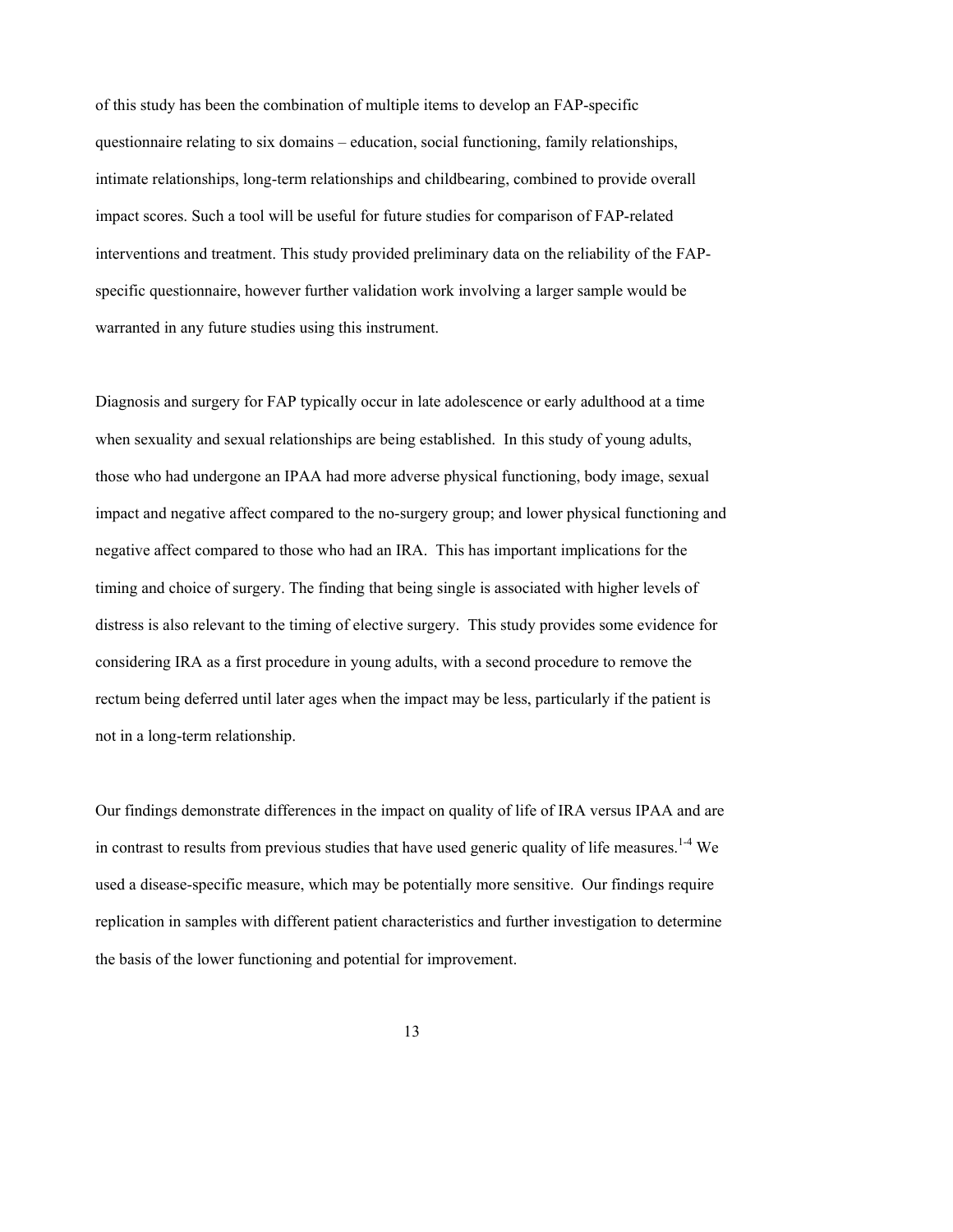While no male participants in the current study reported difficulties with sexual functioning,  $3\%$ of all females reported pain with intercourse, with a smaller proportion experiencing difficulty with orgasm. While the reasons for these gender differences may be physiological, they may also represent a more adverse psychological impact of surgery on females. Post-operative counseling for females may improve adjustment. Additionally, if a more negative sexual impact is found to be related to body image due to large incisions and resultant scars, utilization of minimally invasive techniques to reduce scarring may result in better psychological outcomes.

The mean levels of intrusion and avoidance responses were comparable to those found in other studies involving individuals at risk for hereditary cancer (e.g.<sup>14</sup>). While a minority reported intrusive thoughts about FAP indicative of a significant stress response, a greater percentage demonstrated clinically significant levels of avoidance ideation. This aspect of distress was not associated with previous surgery, and may be amenable to psychological interventions. As almost 40% of participants had never consulted a genetics service, and of those who did, the average time since the last consultation was on average five years ago, a larger study may be able to determine if genetic counseling could reduce the high level of distress experienced by this subgroup. These findings highlight the weakness in reporting mean levels of distress, which may disguise significant distress in a small number of individuals. Such individuals could be targeted for counseling to reduce stress if protocols were in place to identify those in need of these interventions.

An additional analysis demonstrated a significant association between marital status and avoidance responses about FAP. Single people in the current sample had higher mean levels of avoidance responses about FAP than those who were married. This result corroborates findings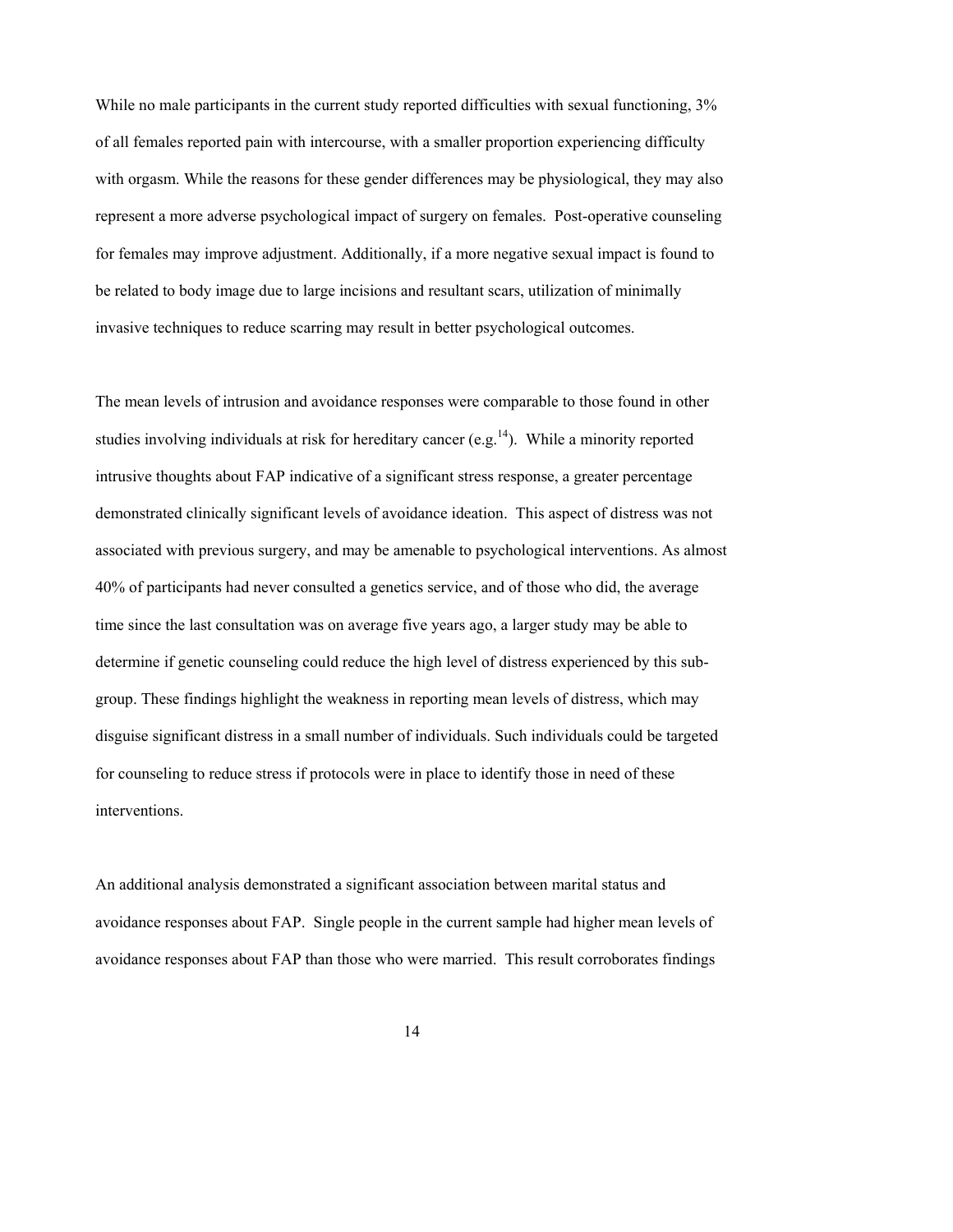from a related study that found better health-related quality of life amongst married adults diagnosed with FAP and desmoid tumour.<sup>15</sup> Taken together, these findings demonstrate that single young adults with FAP are more vulnerable and in greater need of psychological interventions.

The conclusion of this study is that there is a minority of individuals with high levels of FAP related distress affecting multiple aspects of their lives, and that undergoing surgery and being single are important risk factor for adverse psychological and sexual outcomes. These findings indicate that genetic and supportive counseling services should be available at the time of diagnosis, as well as before and after surgery. Follow up procedures should be available at all clinics to ensure that these individuals are offered support as they pass through different life stages and need to address different problems.

The retrospective design of this study of young adults provides some insights into the cumulative impact of FAP from adolescence. Whilst the results of this study provide some insights into the impact of FAP on young adults, it raises many additional questions and highlights the need for further research. A prospective multi-centre study of adolescents would provide much needed data on the impact of FAP and the optimal psychosocial management amongst this population.

#### *Acknowledgments*

We are most grateful for the valuable contribution of all those participated in this study. This study has been funded by the Cure Cancer Foundation of Australia. The authors would like to thank the following individuals for their assistance with participant ascertainment and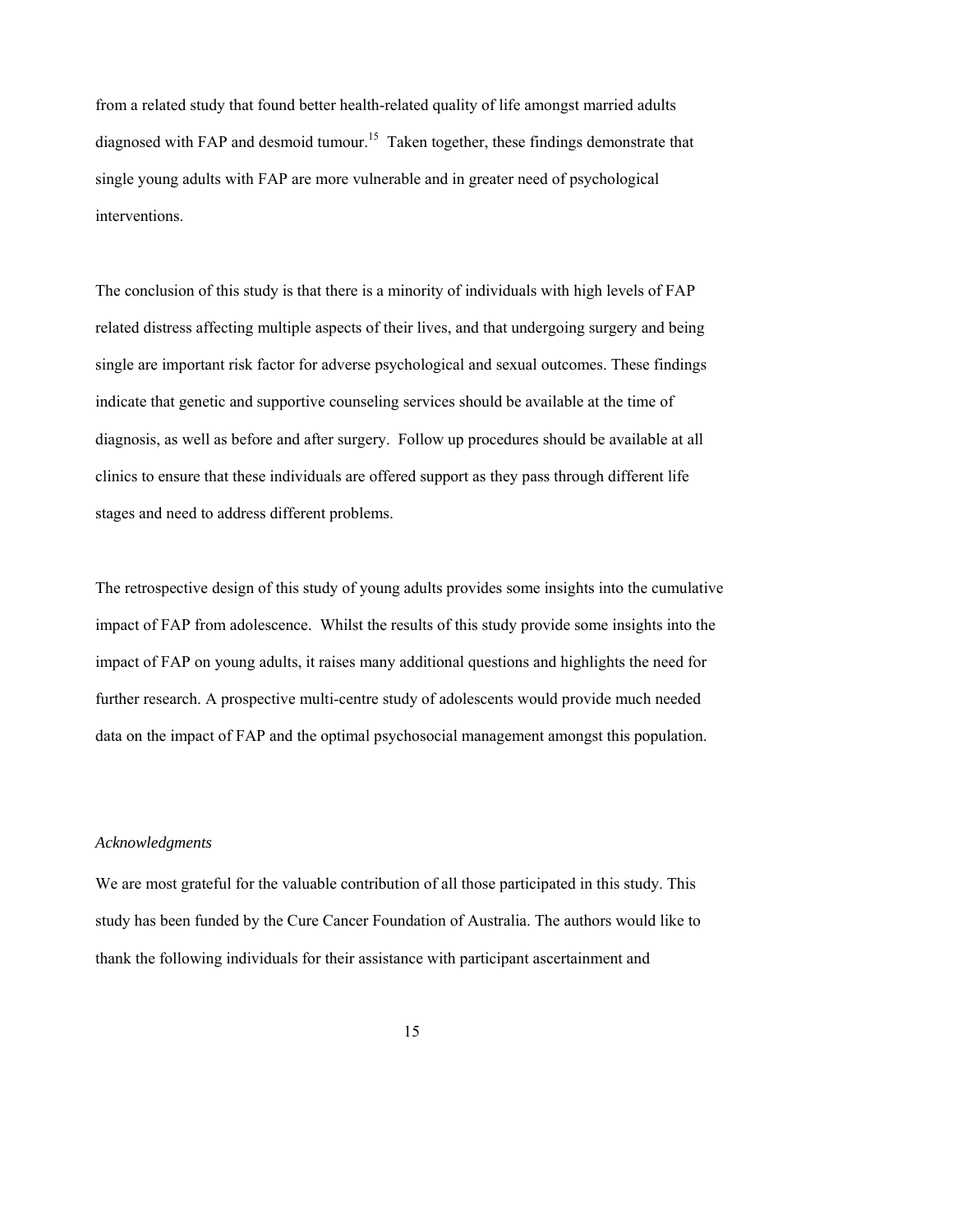recruitment: NSW and ACT Hereditary Cancer Registers, especially Freddy Sitas, Sarah Doak and Udani Abeypala; Queensland Familial Bowel Cancer Registry, especially Ngaire Knight and Tricia Keevers; South Australia Familial Cancer Unit, especially Dr Graeme Suthers; and the Victorian Family Cancer Register, especially Marita Black, Toula McArdle and Kate Minkoff. Bettina Meiser is supported by a Career Development Award from The National Health and Medical Research Council of Australia (ID 350989).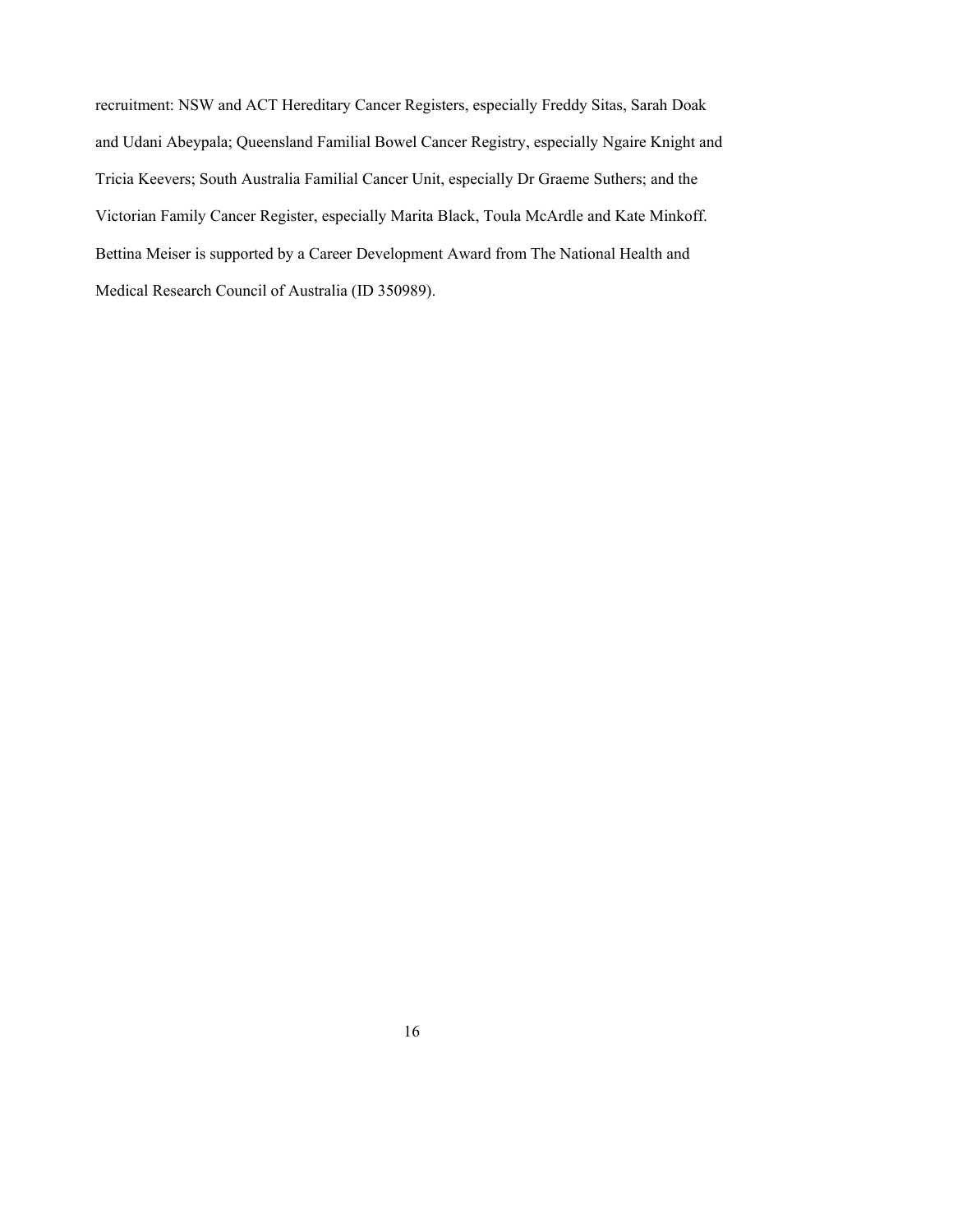| Variable                                         | Surgery    | No-surgery | <b>Total Sample</b> |                          |
|--------------------------------------------------|------------|------------|---------------------|--------------------------|
|                                                  | $(N=57)$   | $(N = 31)$ | $(N = 88)$          |                          |
|                                                  | N(%)       | N(%)       | N(%)                |                          |
| Age (years):                                     |            |            |                     |                          |
| 18-23                                            | 15(26.3)   | 7(23.3)    | 22(25.3)            |                          |
| 24-29                                            | 18(31.6)   | 11(36.7)   | 29 (33.3)           |                          |
| 30-35                                            | 24(42.1)   | 12(40.0)   | 36(41.4)            |                          |
| Sex:                                             |            |            |                     |                          |
| Male                                             | 18(31.6)   | 7(22.6)    | 25(28.4)            |                          |
| Female                                           | 39 (68.4)  | 24(77.4)   | 63 (71.6)           |                          |
| Marital Status:                                  |            |            |                     |                          |
| Single                                           | 18(316)    | 10(333)    | 28(322)             | Deleted: 9               |
| Separated/divorced                               | 1(1.8)     | 1(3.3)     | 2(2.3)              | Deleted: 3               |
| Married/De Facto                                 | 38 (66.7)  | 19(63.3)   | 57(65.5)            | Deleted: 4<br>Deleted: 1 |
| Children:                                        |            |            |                     | Deleted: 6               |
| No                                               | 30(52.6)   | 17(56.7)   | 47 (54.0)           | Deleted: 6               |
| <b>Currently Pregnant</b>                        | 1(1.8)     | 2(6.7)     | 3(3.4)              | Deleted: 30              |
| Yes                                              | 26(45.6)   | 11(36.7)   | 37(42.5)            | Deleted: 4               |
| FAP Status:                                      |            |            |                     | Deleted: 5               |
| Clinically Unaffected $(N=17)$                   |            |            |                     |                          |
| Mutation carrier                                 | 0(0.0)     | 2(11.8)    | 2(11.8)             |                          |
| At 1 in 2 Risk                                   | 0(0.0)     | 15 (88.2)  | 15(88.2)            |                          |
| Clinically Affected (N=71)                       |            |            |                     |                          |
| Had surgery                                      | 57 (100.0) |            | 57(81.4)            |                          |
| No surgery yet                                   |            | 14(100.0)  | 14(19.7)            |                          |
| Type of surgery $(N=57)$ :                       |            |            |                     |                          |
| Total Colectomy & IRA                            | 33 (57.9)  |            | 33 (57.9)           |                          |
| Restorative Proctocolectomy with IPAA            | 16(28.1)   |            | 16(28.1)            |                          |
| Proctocolectomy & ileostomy                      | 1(1.8)     |            | 1(1.8)              |                          |
| Colectomy & IRA and later proctocolectomy & IPAA | 5(8.8)     |            | 5(8.8)              |                          |
| Don't know what type surgery                     | 2(3.5)     |            | 2(3.5)              |                          |

### **Table 1. Summary Characteristics of Participants (***N***=88)**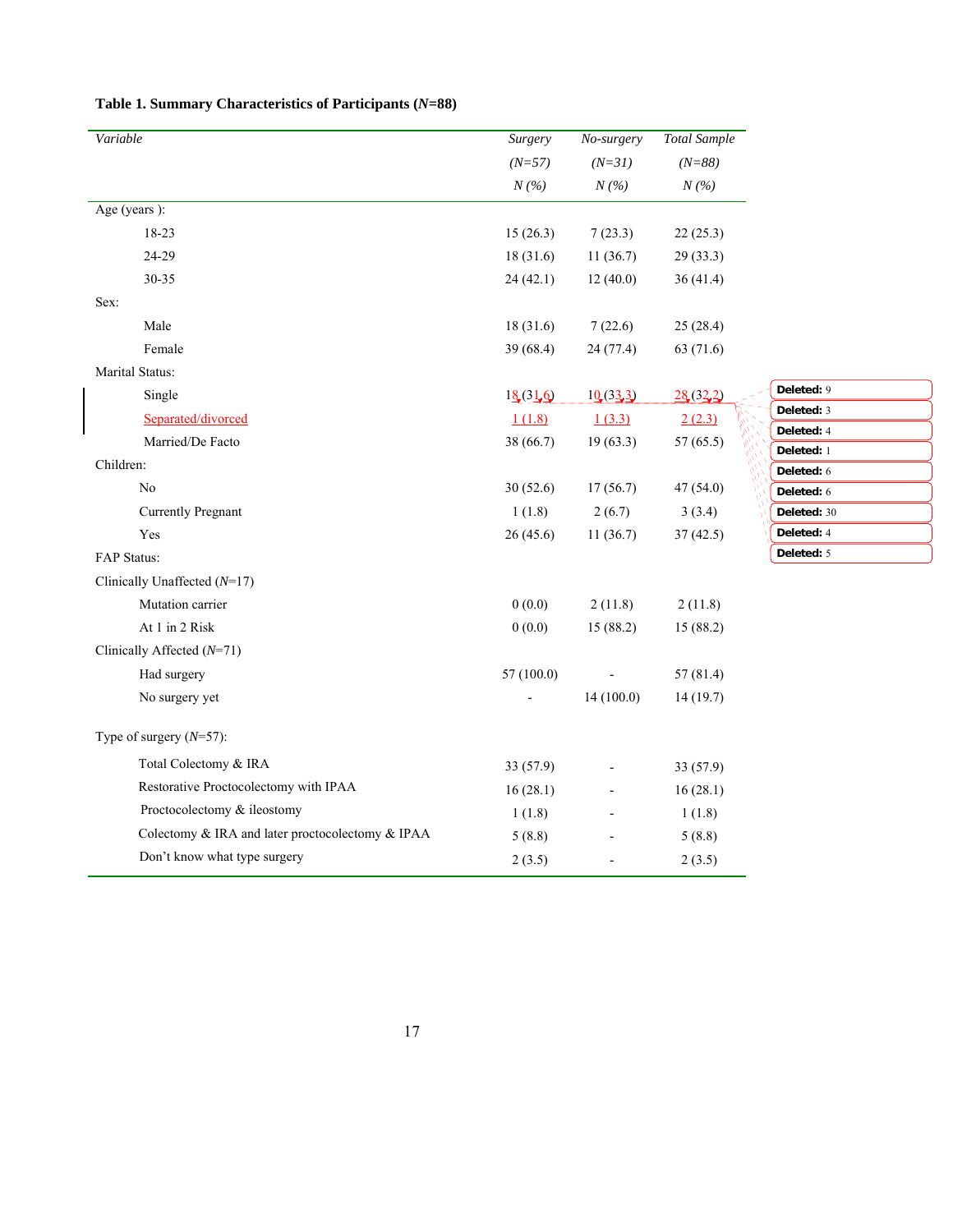**Table 2***.* **Number of participants reporting negative impact on several aspects of physical** 

**functioning, body image and sexual functioning<sup>a</sup>**

| <b>Scale</b>                           | <b>Ileorectal</b><br>Anastomosis |      | <b>Ileal Pouch</b> |               | No-surgery       |          | Total sample <sup>c</sup> |          |
|----------------------------------------|----------------------------------|------|--------------------|---------------|------------------|----------|---------------------------|----------|
|                                        |                                  |      |                    | with Anal     |                  | $(N=31)$ |                           | $(N=85)$ |
|                                        | $(N=33)$                         |      | Anastomosis        |               |                  |          |                           |          |
|                                        |                                  |      | $(N=21)$           |               |                  |          |                           |          |
|                                        | $\boldsymbol{N}$                 | $\%$ | $\boldsymbol{N}$   | $\frac{0}{6}$ | $\boldsymbol{N}$ | $\%$     | $\boldsymbol{N}$          | $\%$     |
| Physical functioning                   |                                  |      |                    |               |                  |          |                           |          |
| Frequent bowel motions                 | 24                               | 72.7 | 17                 | 100.0         | N/A              | N/A      |                           |          |
| Loss of bowel control                  | 6                                | 20.0 | 5                  | 27.8          | N/A              | N/A      |                           |          |
| Staining of underwear                  | $\overline{4}$                   | 14.3 | 5                  | 29.4          | N/A              | N/A      |                           |          |
| Abdominal bloating                     | 10                               | 40.0 | 6                  | 54.5          | N/A              | N/A      |                           |          |
| Excessive wind                         | 9                                | 39.1 | 5                  | 55.6          | N/A              | N/A      |                           |          |
| Problems with urinations               | 25                               | 75.8 | 13                 | 68.4          | N/A              | N/A      |                           |          |
| Body image                             |                                  |      |                    |               |                  |          |                           |          |
| Physical attractiveness                | 6                                | 18.2 | 13                 | 65.0          | $\overline{2}$   | 6.5      | 21                        | 25.0     |
| Less feminine/masculine                | 4                                | 12.1 | 9                  | 45.0          | $\overline{4}$   | 12.9     | 17                        | 20.2     |
| Body dissatisfaction                   | 18                               | 90.0 | 15                 | 45.5          | 10               | 32.3     | 43                        | 51.2     |
| Sexual functioning                     |                                  |      |                    |               |                  |          |                           |          |
| Sexual desire                          | 10                               | 30.3 | 11                 | 55.0          | $\mathbf{1}$     | 3.2      | 22                        | 26.2     |
| Sexual enjoyment                       | 9                                | 27.3 | 10                 | 50.0          | $\mathbf{1}$     | 3.2      | 20                        | 23.8     |
| Erection (male)                        | $\overline{0}$                   | 0.0  | $\mathbf{0}$       | 0.0           | $\boldsymbol{0}$ | 0.0      | $\mathbf{0}$              | 0.0      |
| Ejaculation (male)                     | $\boldsymbol{0}$                 | 0.0  | $\boldsymbol{0}$   | 0.0           | $\boldsymbol{0}$ | 0.0      | $\mathbf{0}$              | 0.0      |
| Intercourse Pain (female) <sup>b</sup> | 6                                | 30.0 | 8                  | 66.7          | $\mathbf{1}$     | 5.6      | 15                        | 30.0     |
| Orgasm ability (female) $b$            | 3                                | 16.7 | 4                  | 30.8          | $\mathbf{0}$     | 0.0      | $\tau$                    | 14.3     |
|                                        |                                  |      |                    |               |                  |          |                           |          |

<sup>a</sup> Five-point Likert-type scales were used with the following response options: 'Not at all', 'A little bit', 'Moderately', 'Quite a bit' and 'Extremely'. Participants were categorized into those reporting no adverse effe IRA and later proctocolectomy & IPAA (5) were included in the IPAA group.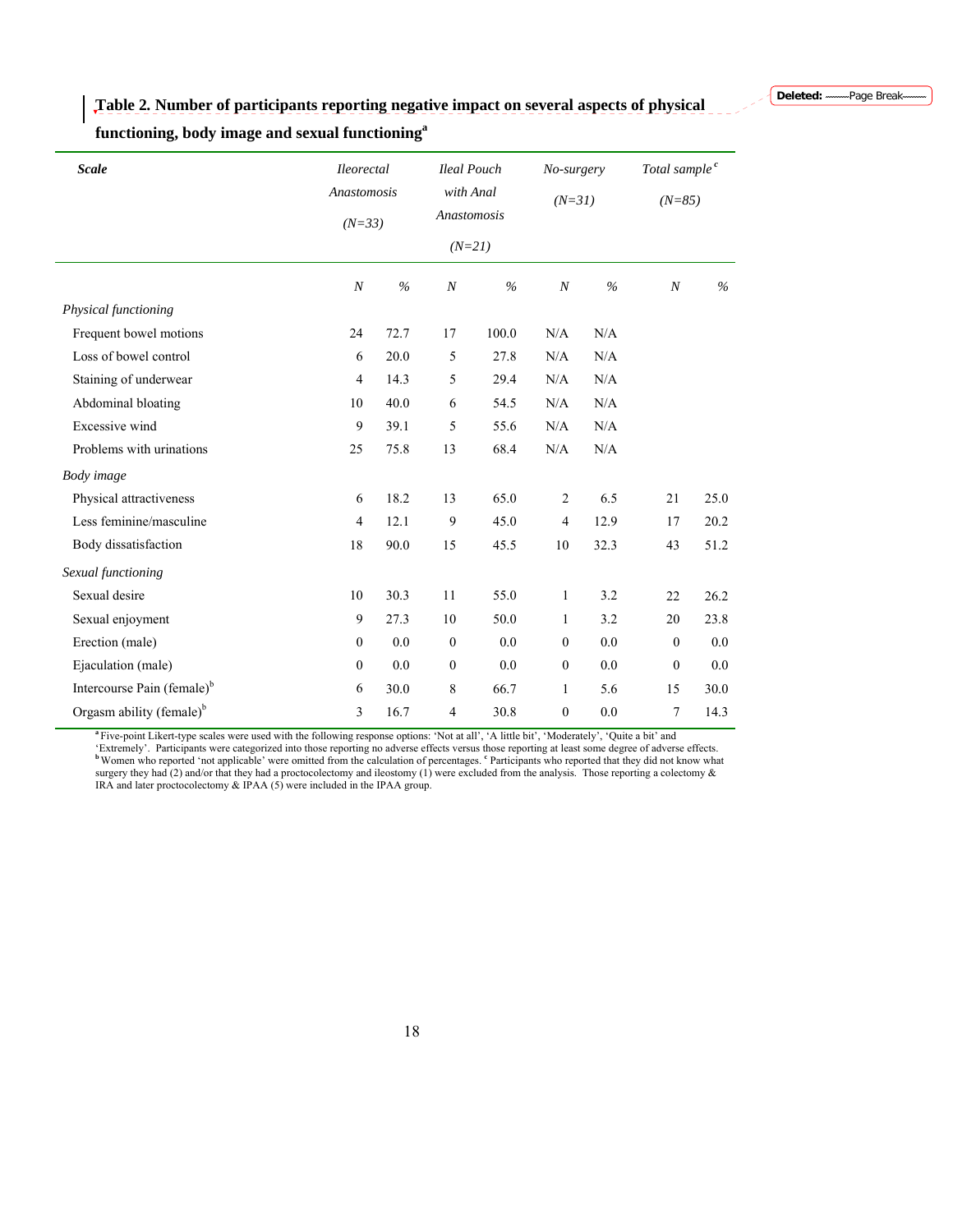#### **Table 3**. **Comparisons of Quality of Life, Life Impact of FAP and FAP-specific distress outcomes**

#### **scores by surgery group**

| <b>Scale</b>                                             | <i><u><b>Ileorectal</b></u></i><br><b>Ileal Pouch</b> |      |             | No-surgery            |                  | Total sample <sup>d</sup> |                     |      |
|----------------------------------------------------------|-------------------------------------------------------|------|-------------|-----------------------|------------------|---------------------------|---------------------|------|
|                                                          | Anastomosis<br>$(N=33)$                               |      | Anastomosis | with Anal<br>$(N=21)$ |                  | $(N=31)$<br>$(N=85)$      |                     |      |
|                                                          | $\cal M$                                              | SD   | $\cal M$    | SD                    | $\boldsymbol{M}$ | SD                        | $\cal M$            | SD   |
| Intrusive and avoidance responses about FAP <sup>a</sup> |                                                       |      |             |                       |                  |                           |                     |      |
| Intrusive responses about FAP                            | 4.8                                                   | 6.6  | 5.6         | 6.4                   | 3.9              | 5.5                       | 4.7                 | 6.1  |
| Avoidance responses about FAP                            | 5.6                                                   | 7.3  | 7.8         | 8.5                   | 7.2              | 10.4                      | 6.7                 | 8.8  |
| Quality of Life <sup>b</sup>                             |                                                       |      |             |                       |                  |                           |                     |      |
| Physical impact of surgery                               | 78.4                                                  | 15.9 | 72.5        | 15.4                  | N/A              | N/A                       | N/A                 | N/A  |
| Physical functioning                                     | 96.1                                                  | 7.9  | 88.1        | 16.5                  | 90.0             | 23.2                      | $91.9***^{\dagger}$ | 17.1 |
| Body image                                               | 89.9                                                  | 16.1 | 72.1        | 23.0                  | 94.1             | 9.4                       | $87.2*$             | 18.1 |
| Sexual impact                                            | 86.2                                                  | 21.6 | 77.5        | 26.2                  | 91.0             | 19.0                      | $85.8**^{\dagger}$  | 22.2 |
| Negative affect                                          | 79.7                                                  | 23.5 | 70.2        | 20.7                  | 82.8             | 16.4                      | $78.5*$             | 20.7 |
| Role-emotional Functioning                               | 88.9                                                  | 28.5 | 76.7        | 34.4                  | 83.9             | 29.7                      | 84.1                | 30.4 |
| Life Impact of $FAPc$                                    | 2.8                                                   | 0.4  | 3.0         | 0.7                   | 2.8              | 0.3                       | 2.8                 | 0.4  |

<sup>a</sup> Range 0 to 35 for the Intrusion Subscale and 0 to 40 for the Avoidance Subscale, with higher scores indicating more intrusive and/or avoidance responses. <sup>b</sup> Scales range in score from 0 to 100, and a high scale score high scale score represents a more negative impact of FAP (range 1 ['Very positively'] to 5 ['Very negatively']). <sup>d</sup> Participants who reported that<br>they did not know what surgery they had (2) and/or that they had a procto group compared to the no-surgery group. \*\**p*<0.01 differences between the IPAA group compared to the no-surgery group. <sup>†</sup> *p*<0.05 differences between the IPAA group compared to IRA group.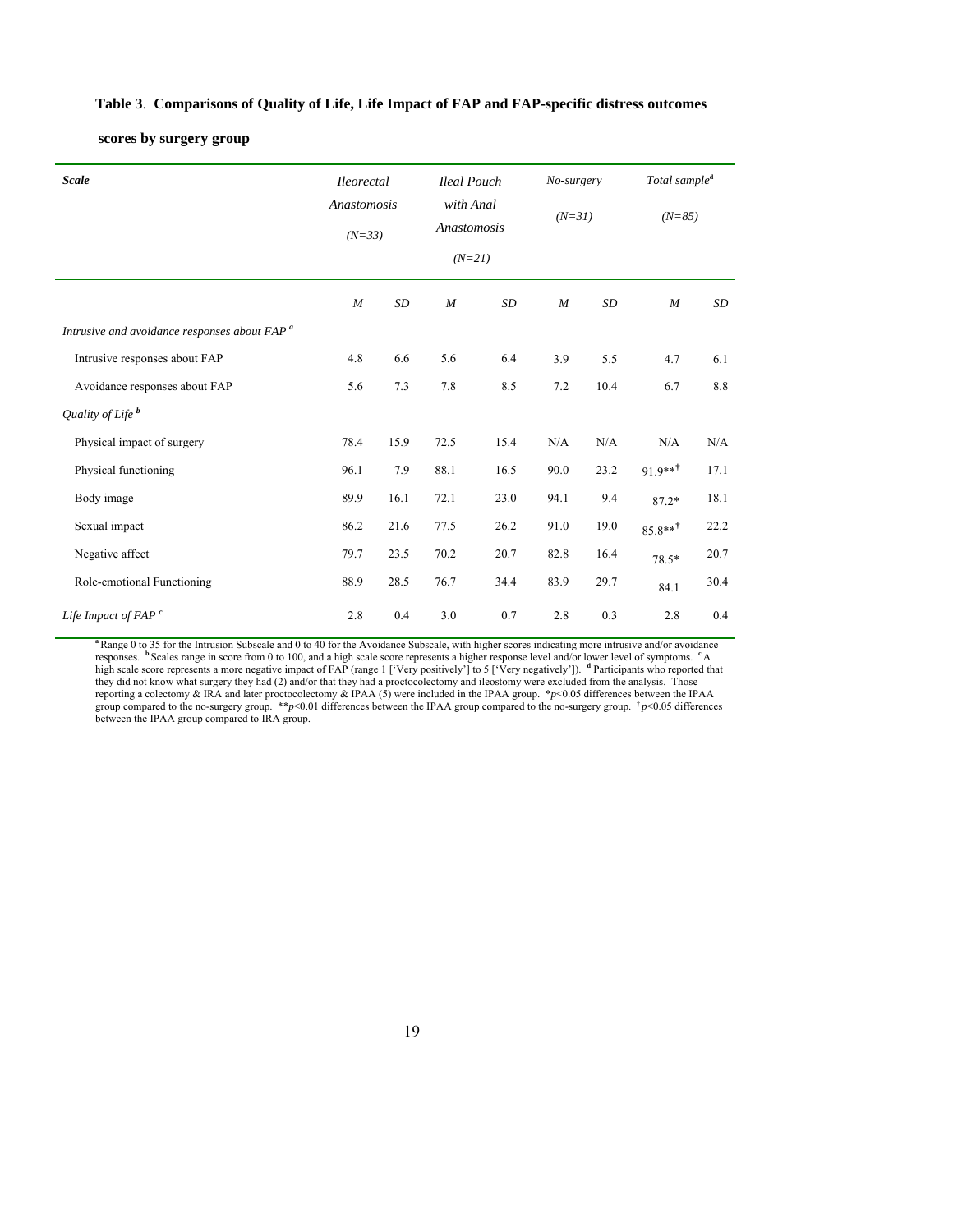#### **Table 4. Comparisons of Quality of Life, Life Impact of FAP and FAP- Specific Distress Outcome Scores by**

#### **Marital Status**

| Scale                                            |                  | Married<br>Single<br>$(N=30)^d$<br>$(N=57)$ |                  | Total sample<br>$(N=88)$ |                  | p value   | Deleted: 28 |                        |
|--------------------------------------------------|------------------|---------------------------------------------|------------------|--------------------------|------------------|-----------|-------------|------------------------|
|                                                  | $\boldsymbol{M}$ | SD                                          | $\boldsymbol{M}$ | $\cal SD$                | $\boldsymbol{M}$ | $\cal SD$ |             | Formatted: Superscript |
| Intrusive $\&$ avoidance responses about $FAP^a$ |                  |                                             |                  |                          |                  |           |             |                        |
| Intrusive responses about FAP                    | 3.7              | 5.2                                         | 6.1              | 7.3                      | 4.6              | 6.0       | 0.22        |                        |
| Avoidance responses about FAP                    | 4.5              | 6.4                                         | 11.1             | 11.1                     | 6.8              | 8.8       | 0.001       |                        |
| Quality of Life $^b$                             |                  |                                             |                  |                          |                  |           |             |                        |
| Surgery-related impact                           | 74.5             | 15.1                                        | 82.8             | 16.2                     | 78.1             | 15.9      | 0.06        |                        |
| Physical functioning                             | 92.5             | 15.8                                        | 91.2             | 19.2                     | 92.1             | 16.9      | 0.54        |                        |
| Body image                                       | 88.1             | 18.0                                        | 85.3             | 18.5                     | 87.3             | 18.3      | 0.48        |                        |
| Sexual impact                                    | 88.6             | 19.2                                        | 81.3             | 26.4                     | 81.6             | 24.4      | 0.25        |                        |
| Negative affect                                  | 77.7             | 20.4                                        | 79.2             | 21.3                     | 78.4             | 20.5      | 0.51        |                        |
| Role-emotional functioning                       | 82.5             | 32.2                                        | 88.5             | 25.6                     | 84.7             | 30.0      | 0.42        |                        |
| Life Impact of $FAP^c$                           | 2.9              | 0.5                                         | 2.8              | 0.4                      | 2.9              | 0.4       | 0.45        |                        |

<sup>a</sup> Range 0 to 35 for the Intrusion Subscale and 0 to 40 for the Avoidance Subscale, with higher scores indicating more intrusive and/or avoidance responses. <sup>b</sup> Scales range in score from 0 to 100, and a high scale score

high scale score represents a more negative impact of FAP (range 1 ['Very positively'] to 5 ['Very negatively']). <u><sup>*d*Two separated/divorced</del> participants are included in this group.</u></u></sup> **Formatted:** Font: 8 pt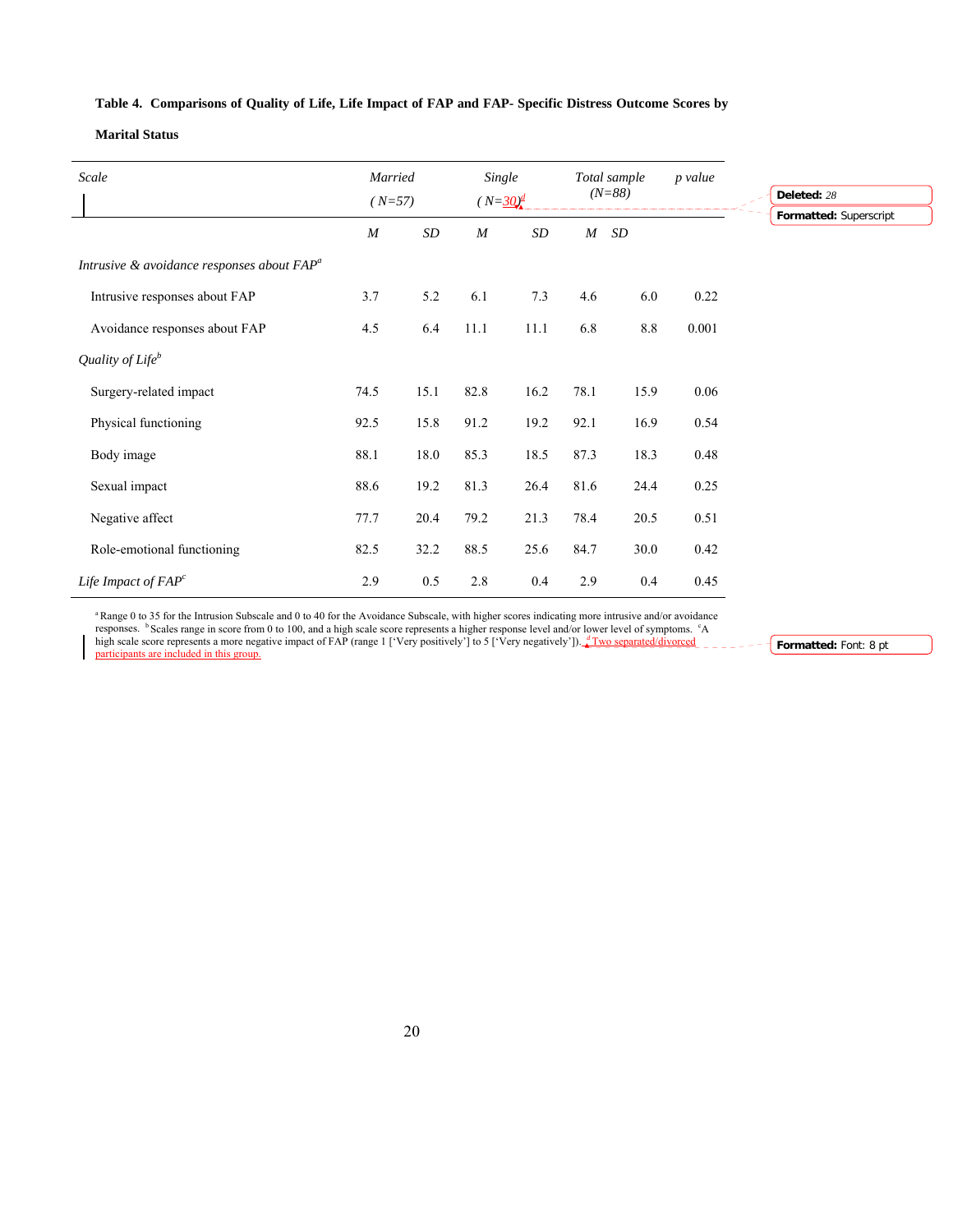#### **References**

- 1. Soravia C, Klein L, Berk T, O'Connor B, Cohen Z, McLeod R. Comparison of illeal pouchanal anastomisis and ileorectal anastomosis in patient with familial adomatous polyposis. *Dis Colon Rectum* 1999;42:1028-1034.
- 2. Fazio V, Ziv Y, Church J, et al. Ilieal pouch-anal anastomoses complications and function in 1005 patients *Annals of Surgery* 1995;222:120-127.
- 3. Nyam D, Brilliant P, Dozois R, Kelly K, Pemberton J, Wolff B. Ilieal pouch-anal canal anastomosis for familial adenomatous polyposis. *Annals of Surgery* 1997;226:514-521.
- 4. Van Duijvendijk P, Slors J, Taat C, et al. Quality of life after total colectomy with ileorectal anastomosis or proctocolectomy and ileal pouch-anal anastomosis for familial adenomatous polyposis. *British Journal of Surgery* 2000;87(5):590-596.
- 5. Miller HH, Bauman LJ, Friedman DR, DeCosse JJ. Psychosocial adjustment of familial polyposis patients and participation in a chemoprevention trial. *Int J Psychiatry Med* 1986;16(3):211-30.
- 6. Cassileth B, Lusk E, Strouse T, et al. Psychosocial status in chronic illness. A comparative analysis of six diagnostic groups. *New Engl J Med* 1984;311(8):506-511.
- 7. Vinokur AD, Threatt BA, Vinokur-Kaplan D, Satariano WA. The process of recovery from breast cancer for younger and older patients. Changes during the first year. *Cancer* 1990;65(5):1242-54.
- 8. Lerman C, Kash K, Stefanek M. Younger women at increased risk for breast cancer: Perceived risk, psychological well-being and surveillance behaviour. *J Nat Cancer Inst* 1994;Monographs No. 16:171-176.
- 9. Freeman E. Interaction of Pregnancy, Loss and Developmental Issues in Adolescents. *J Contemp Soc Work* 1987;68(1):38-46.